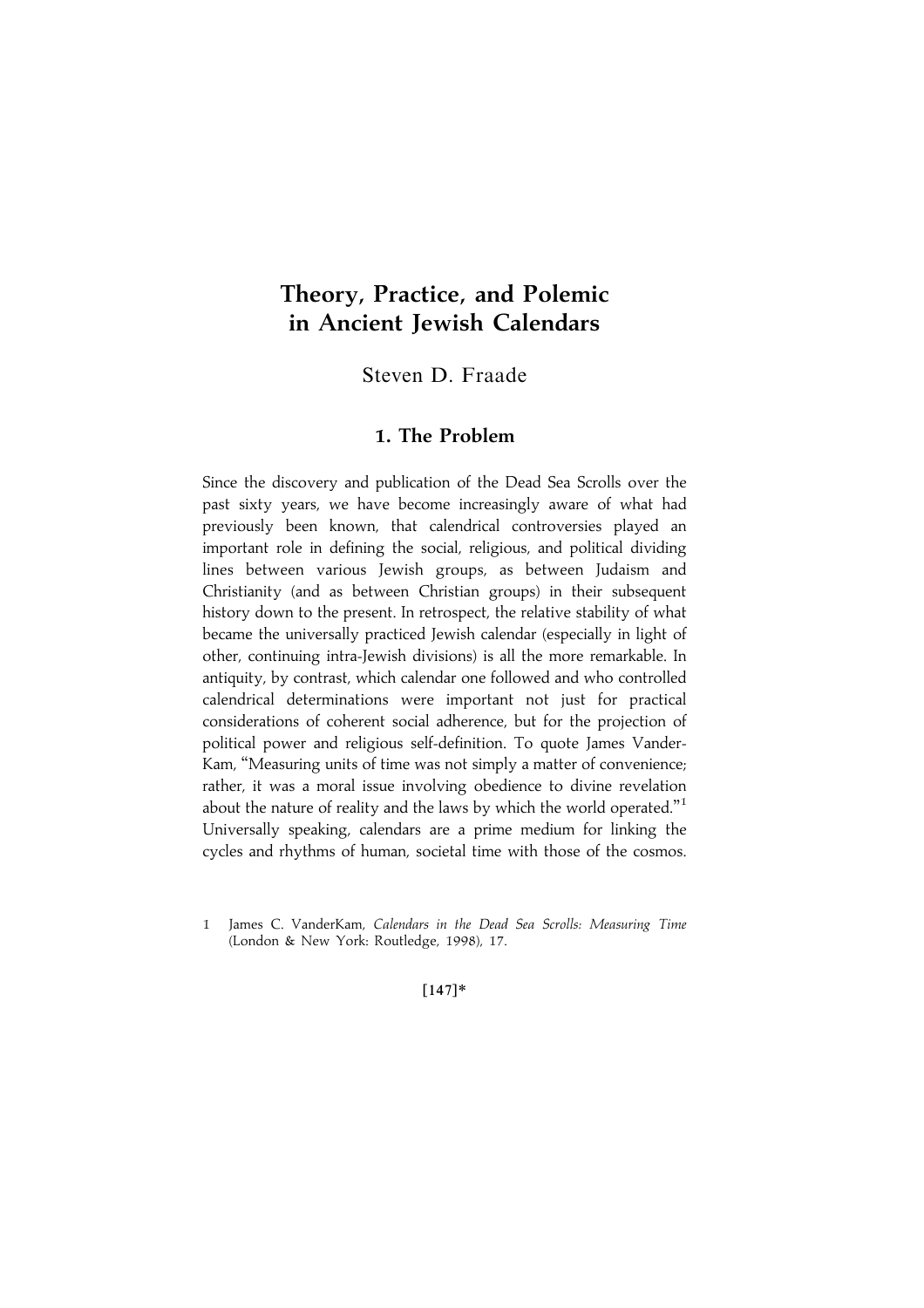# 2. Scriptural Foundations

At the heart of calendrical controversies is an astronomical discordance between the cycles of the sun and moon, which affects all systems of time-keeping, not just Jewish (or Christian and Islamic), but is particularly acute for the monotheistic creeds which understand a single deity to have set all of the celestial bodies in their courses and rhythms as an unalterable pattern to be mirrored by human society in its concordance to a similarly fixed and cyclic calendar. According to Genesis 1:14-16, part of the creation account:

[14]God said, ''Let there be lights in the expanse of the sky to separate day from night; they shall serve as signs for the set times  $(mo'adin)$  – the days and the years; [15] and they shall serve as lights in the expanse of the sky to shine upon the earth.'' And it was so. [16]God made the two great lights, the greater light to dominate the day and the lesser light to dominate the night, and the stars'' (NJPS).

Besides illuminating the day and the night, the sun and the moon are intended as signs for the marking of time (seasons, days, and years, but implicitly months as well).

As is well known, and was known in antiquity, it is impossible to synchronize time as measured by the two "great lights" in the sky, since there is not a whole number of lunar months (approximately 29.5 days) within a single solar year (approximately 365.25 days). Or, to put it differently, a year of twelve lunar months (354 days) is shy of a full solar year by approximately 11.25 days. The earliest scriptural recognition of this disparity between solar and lunar years, with an attempt to reconcile the two, is to be found in the chronology of the Flood story (Gen. 7:6-8:14).<sup>2</sup> In short, it is impossible to mark time according to one without being out of synchronization with the other,

2 Ibid., 4-5.

 $[148]*$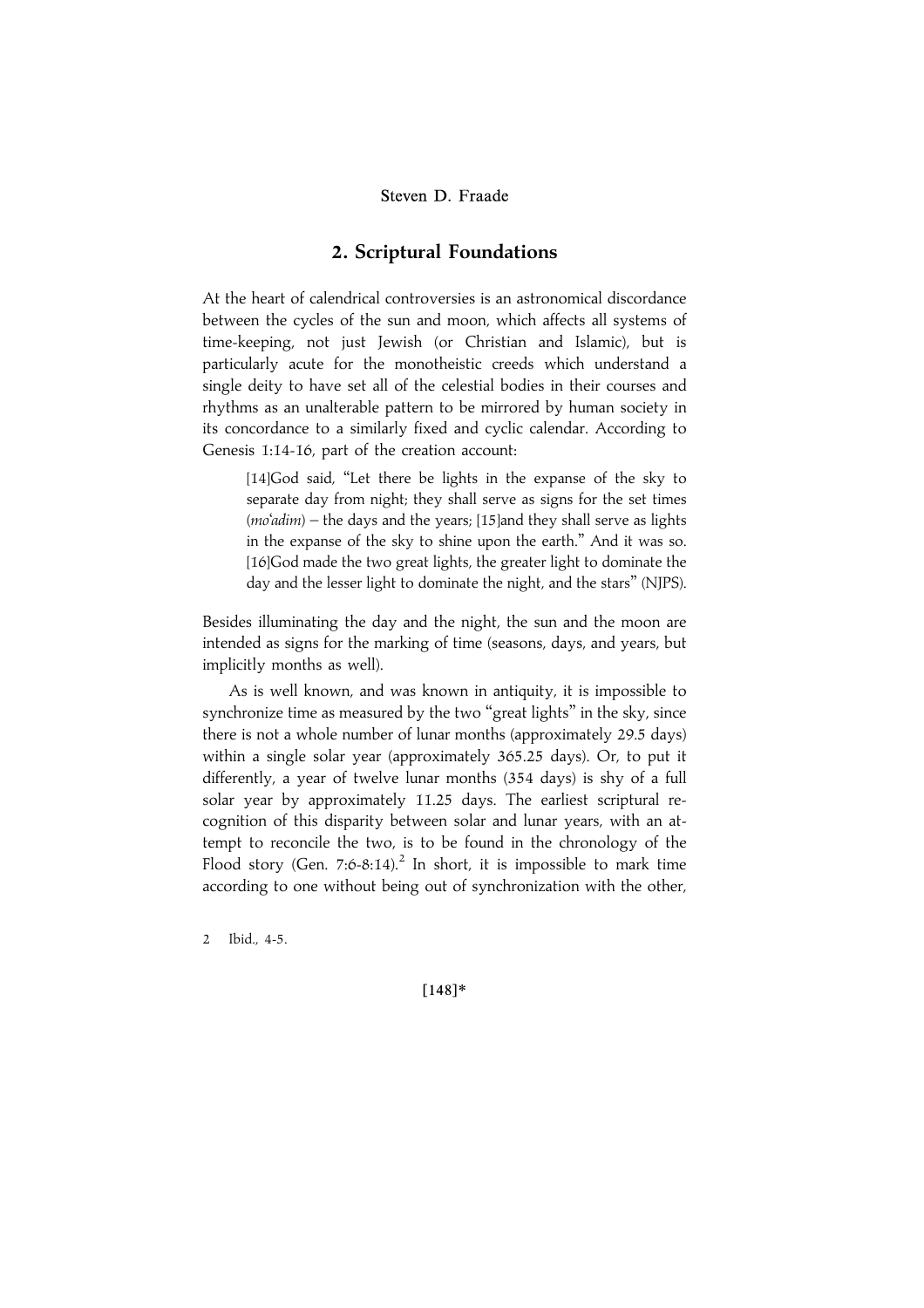necessitating the favoring of one or the other as the primary celestial timepiece.

However, the sun-moon competition, and the inability to divide either the month or the year by a whole number of days, is only part of the problem, since the inability to synchronize between these two cosmic timepieces is aggravated when we add the biblical requirement to regulate work and rest by cycles of seven-day weeks, since neither the lunar month nor the solar year is divisible by a whole number of such weeks. Add to that the desire to mark the four agricultural seasons of the solar year (divided by solstices and equinoxes), so that the pilgrimage harvest festivals fall always during the same seasons (around the vernal and autumnal equinoxes), and the requirement to mark larger cycles of time by seven- and fifty-year intervals (sabbatical and jubilee cycles), and you end up with a seemingly infinite number of ways to dice and splice time, with not one of them bringing all of the temporal measurements into perfect harmony with one another. It is, therefore, impossible for a society to order its daily, weekly, and yearly patterns of communal life in concordance with the celestial astronomical cycles of creation, as Scripture would seem to require, without human manipulation of time, and the inevitability of devolving into societal dispute as to which concessions to make and according to whose authority to make them.

One way to eliminate this conundrum would be to rewrite Scripture so as to grant timekeeping authority to only one of the ''great lights,'' or at least to create a better division of chronological labor between them. Thus, for example, Psalms 104:19 states: ''He made the moon to mark the seasons (mo'adim); the sun knows when to set" (NJPS). Thus, the daily solar cycle is assigned the task of marking the day, whereas the lunar cycle determines the ''seasons,'' presumably referring to the seasonal pilgrimage festivals, at least two of which, according to scripture, fall on the fourteenth/fifteenth of the month, the full moon in a true lunar month. $3$ 

3 For scriptural passages that attribute significance to the day (or days) of the

 $[149]*$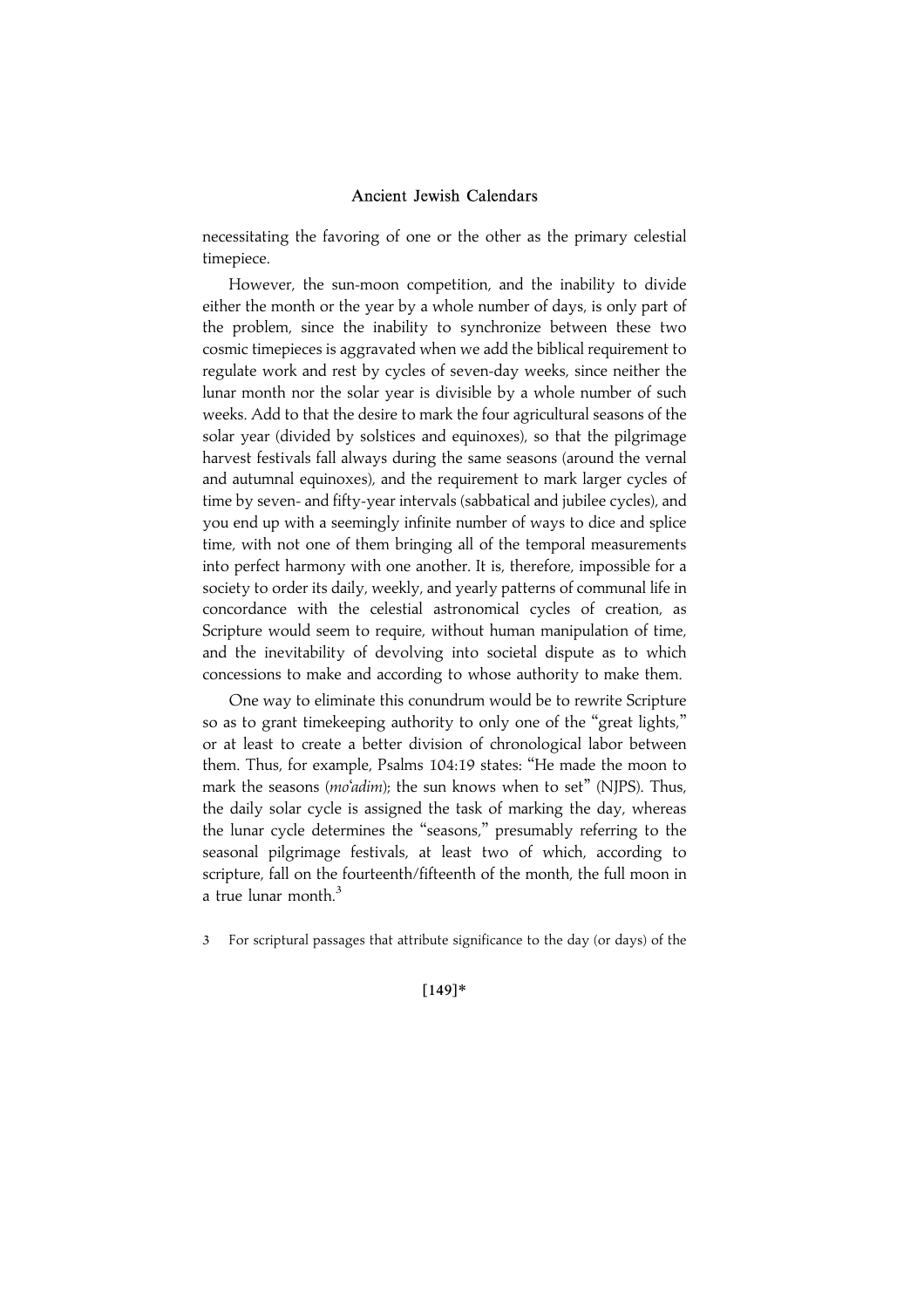# 3. Second Temple Reflections and Contentions

In the post-biblical, Second Temple period we find very different choices of calendrical priority between those who favor the moon and those who favor the sun. For example, the Jerusalem wisdom teacher Ben Sira (ca. 175 CE) assigns to the sun the daily role of heating the earth (43:2-5), but to the moon alone he assigns calendrical functions (43:6-8):

[6]It is the moon that marks the changing seasons, governing the times, their everlasting sign. [7]From the moon comes the sign for the festal days, a light that wanes when it completes its course. [8]The new moon, as its name suggests, renews itself; how marvelous it is in this change, a beacon to the hosts on high, shining in the vault of the heavens! (NRSV)

Conversely, we find that the book of Jubilees (mid-second century BCE), "rewrites" Genesis 1:14-16 so as to designate the sun alone as the "great sign" that marks all types of time (2:9):

And on the fourth day he made the sun and the moon and the stars. And he set them in the firmament of heaven so that they might give light upon the whole earth and rule over the day and the night and separate light and darkness. And the Lord set the sun as a great sign upon the earth for days, sabbaths, months, feast (days), years, sabbaths of years, jubilees, and for all of the (appointed) times of the years – and it separates the light from the darkness – and so that everything which sprouts and grows upon the earth might surely prosper.4

new or full moon, see Num. 28:11-15; 1 Sam. 20:5, 18, 24, 27-29, 34; 2 Kgs. 4:23; Isa. 1:13-14; Ezek. 46:1-3; Ps. 81:3. Although a solar year is implicitly acknowledged by the need to maintain the festivals in their proper "seasons,'' as James VanderKam (Calendars, 8) states, ''[N]o scriptural statements assert the role of the sun's course in defining a year. Despite its greater size, it seems to be the lesser light in the Bible.''

4 The translation is from The Old Testament Pseudepigrapha, ed. James H.

#### $[150]*$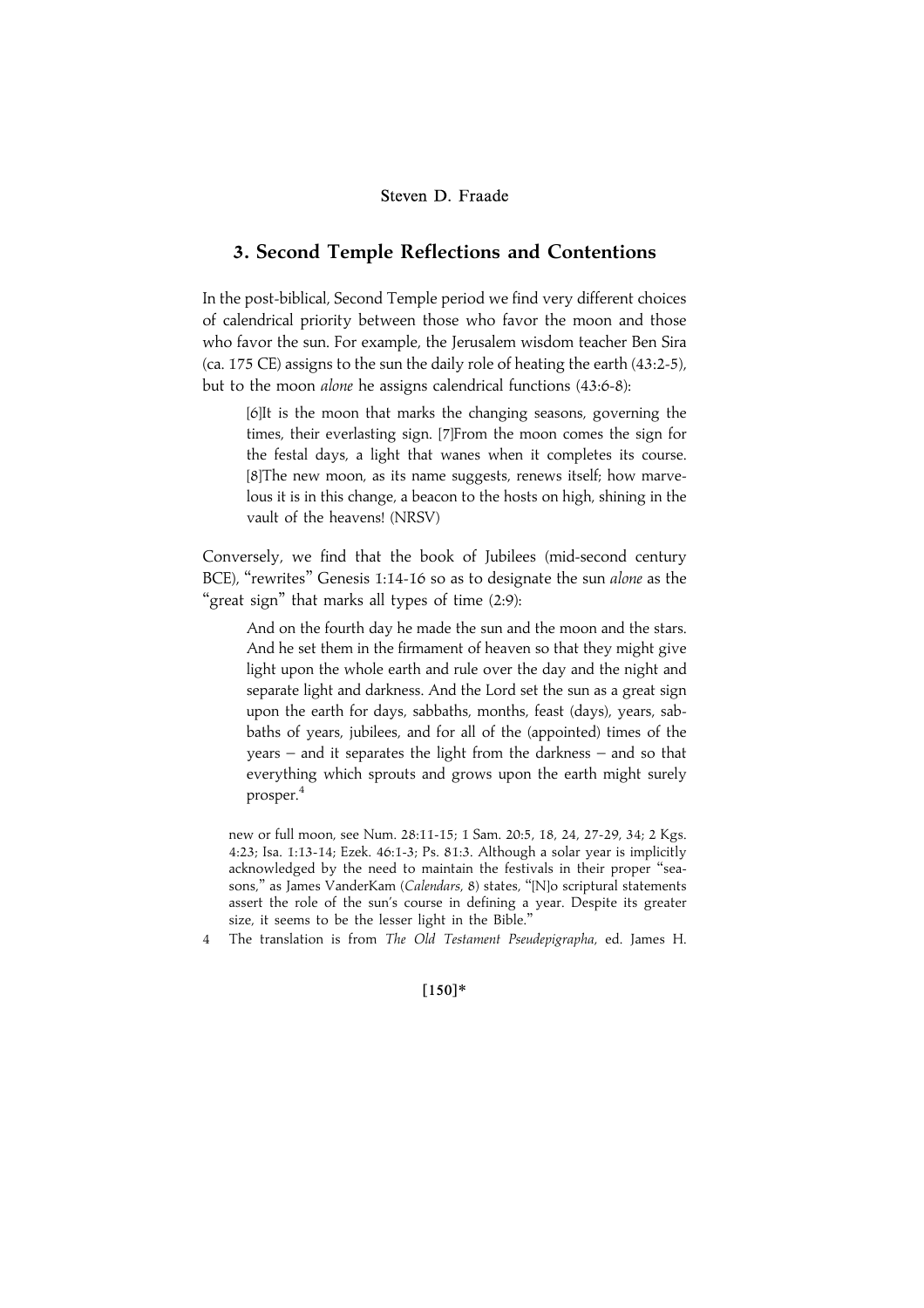The only role remaining for the moon is to provide light at night. It is not surprising, therefore, that the book of Jubilees, like the Astronomical Book of Enoch (1 En. 72-82) before it (late third century BCE) and the Dead Sea Scrolls after it, calculates a 364-day ''solar'' year (6:32) of fifty-two weeks (6:30), in which the twelve months are thirty days each, with the addition of one day at the beginning of each three-month season (quarter)  $(6:23)^5$  but with the resulting months bearing no correspondence to ''true'' lunar cycles (of 29.5 days). Such a ''solar'' (or nearly-solar) calendar has the additional advantage of being divisible into four quarters of thirteen weeks or ninety-one days each (6:29), thereby retaining the centrality of the seven-day week, modeled as it is on the pattern of creation, as biblically timed. A further advantage of this calendrical system based on exact multiples of seven days is that any date (or festival day) will fall on the same day of the week in any year. How such a calendar would "make-up" the 1.25 days "lost" each year from a ''true'' solar year, is never indicated, even though the discrepancy must have been known.

Unlike the Astronomical Book of Enoch, upon which the book of Jubilees appears to be dependent for its calculations, the latter advocates a calendar that is solely solar, that is, one for which the cycles of the moon play no role.<sup>6</sup> Both the Astronomical Book of Enoch and the book of Jubilees claim their calendrical patterns to be divinely revealed,

Charlesworth, 2 vols. (Garden City, N.Y.: Doubleday, 1983), 2:56. For the dominion of the sun, see also Jub. 4:21.

- 5 These four "days of remembrance," deriving from the chronology of the Flood, fall on the first days of the first, fourth, seventh, and tenth months. They are presumably the equivalents of the added days (31st) of the third, sixth, ninth, and twelfth months according to the Astronomical Book of Enoch (1 En. 72:13, 19, 25, 31), upon which the book of Jubilees appears to be dependent (Jub. 4:18, 21). See Sacha Stern, Calendar and Community: A History of the Jewish Calendar Second Century BCE-Tenth Century CE (Oxford: Oxford University Press, 2001), 10; but cf. VanderKam, Calendars, 29-30.
- 6 While the new moon is to be marked, the months do not correlate with lunar cycles.

#### $[151]*$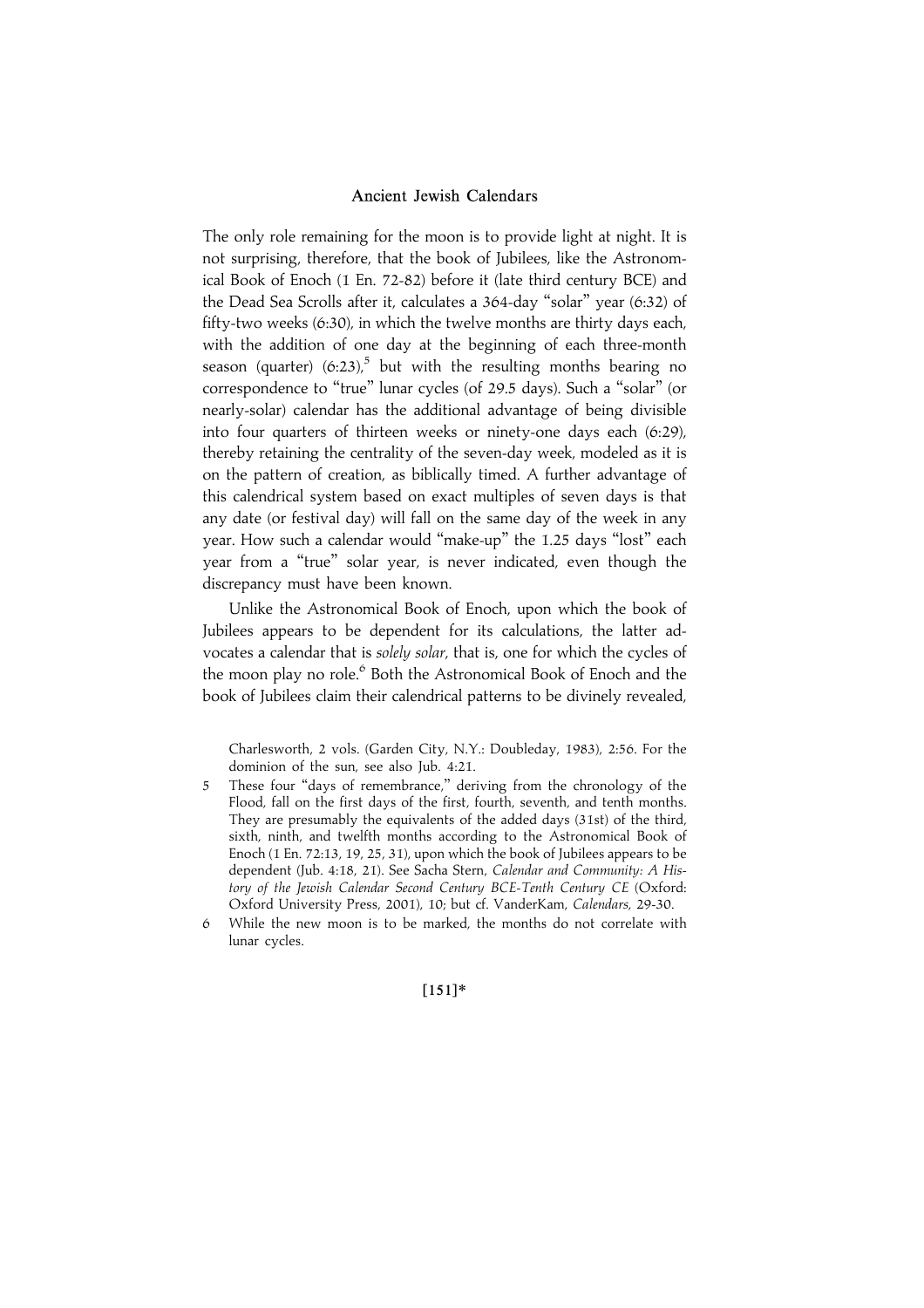with Enoch being for both the conduit of such revealed astronomical knowledge.<sup>7</sup> However, in the latter, they are not simply the function of astronomical calculations, but are tied directly to scriptural covenantal history, especially as revealed in the Flood narrative and the covenantal pact with Noah and his descendants immediately thereafter. Noah's covenant (in the third month) sets the pattern and date for subsequent covenantal enactments, as well as for their festive re-enactments (especially Shavu'ot) in the collective life of Israel. $8$ 

In keeping with its calendrical exclusivity, the book of Jubilees, again in contrast to the Astronomical Book of Enoch, polemically admonishes its audience to follow a solar-only calendar, over against those who would mark time by the moon (or some combination of the two). For the book of Jubilees the practical consequences, in covenantal terms, of its calendrical advocacy loom large. The correct reckoning of calendrical time is required for Israel to observe the divinely revealed laws of the Torah, especially regarding the festivals, necessitating that the divinely revealed solar calendar be scrupulously maintained and observed. Error in calendrical reckoning leads to failure to uphold Israel's side of the covenantal relationship with God: ''And they will forget all of my laws, and all of my commandments and all of my judgments, and they will err concerning new moons, sabbaths, festivals, jubilees, and ordinances'' (1:14). As Moses admonishes at length (6:32-38):

[32]And you, command the children of Israel so that they shall guard the years in this number, three hundred and sixty-four days, and it will be a complete year. And no one shall corrupt its (appointed) time from its days or from its feasts because all (of the appointed times) will arrive in them according to their testimony, and they will not pass over a day, and they will not corrupt a feast.

#### $[152]*$

Even though the book of Jubilees claims to be a record of the divine revelation to Moses at Mt. Sinai, the calendrical system that is therein to be imparted to the Israelites is traced back to Enoch. See Jub. 4:17-18, 21.

See Jub. 6:10-18, 23-31. For the calendrical implications of the Flood narrative more broadly for the book of Jubilees, see VanderKam, Calendars, 29-30.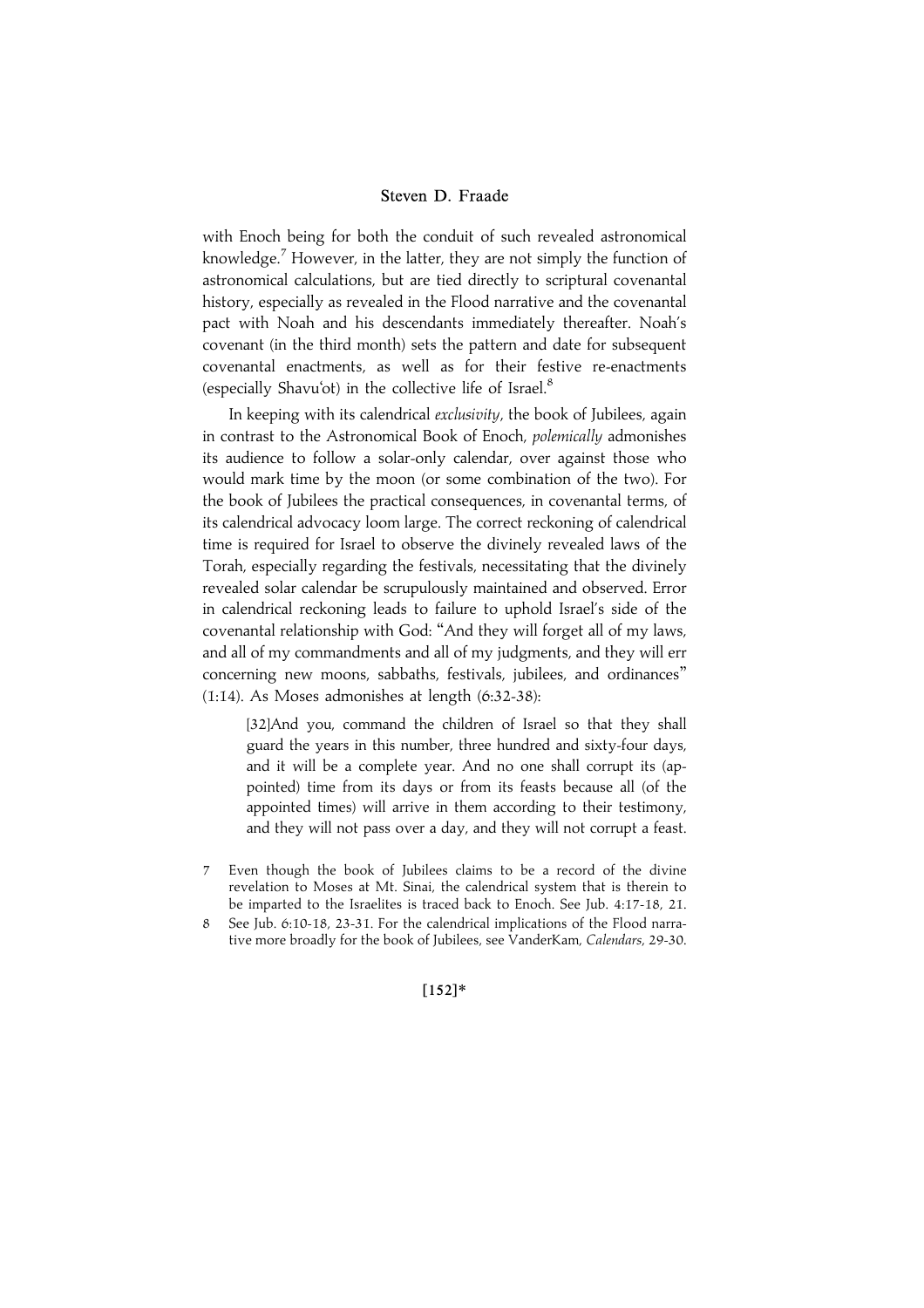[33]But if they are transgressed, and they do not observe them according to his commandment, then they will corrupt all of their (fixed) times, and the years will be moved from within this (order), and they will transgress their ordinances. [34]And all of the sons of Israel will forget, and they will not find the way of the years. And they will forget the new moons and (appointed) times and sabbaths. And they will set awry all of the ordinances of the years. $9$  [35]For I know and henceforth I shall make you know – but not from my own heart, because the book is written before me and is ordained in the heavenly tablets of the division of days – lest they forget the feasts of the covenant and walk in the feasts of the gentiles, after their errors and after their ignorance.<sup>10</sup> [36]And there will be those who will examine the moon diligently because it will corrupt the (appointed) times and it will advance from year to year ten days.<sup>11</sup> [37]Therefore, the years will come to them as they corrupt and make a day of testimony a reproach and a profane day a festival, and they will mix up everything, a holy day (as) profaned and a profane (one) for a holy day, because they will set awry the months and sabbaths and feasts and jubilees.<sup>12</sup> [38]Therefore, I shall command you and I shall bear witness to you so that you may bear witness to them because after you have died and your sons will be corrupted so that they will not make a year only three hundred and sixty-four days.

- The sense here is that any corruption of the calendar would set the whole system out of kilter, the error becoming increasingly compounded with time until it is unrecoverable.
- 10 It is suggested that abandonment of the prescribed calendar would render Israel indistinguishable in its religious life from that of the gentiles. Whether this is to associate the following of a lunar calendar in particular with the influence of the gentiles is less certain.
- 11 Ten days is the difference between a purely lunar calendar of 354 days and the prescribed ''solar'' calendar of 364 days. If the former were followed, dates (e.g., festivals) would fall ten days ''earlier'' every year than their "correct" time according to the 364-day "solar" calendar.
- 12 A holy day celebrated on the ''wrong'' day would, in effect, be profaned. Thus, the whole system of holy and profane would be corrupted, the distinction between the two becoming unrecognizable.

#### $[153]*$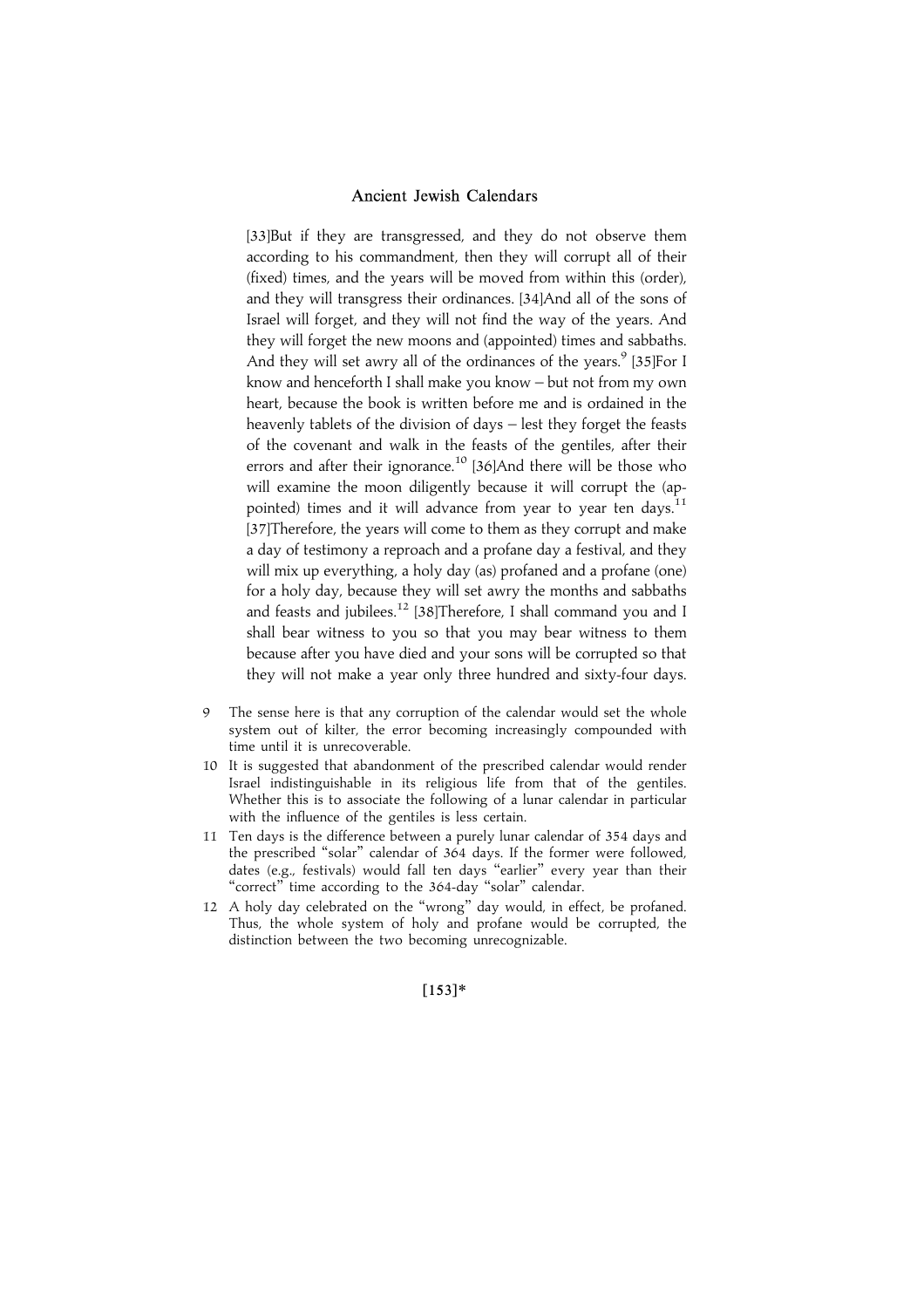And therefore they will set awry the months and the (appointed) times and the sabbaths and the feasts, and they will eat all of the blood with all flesh.<sup>13</sup>

However, not all writings that are preoccupied with calendrical calculations are so polemical, or, for that matter, univocal in their calendrical preference. As already indicated, the Astronomical Book of Enoch (1 En. 72-82), provides an interesting comparative perspective to the polemical and exclusively solar calendrical preoccupation of the book of Jubilees, precisely for its interests in both solar-year and lunarmonth calculations, but without correlation of either to the dating of sacred feasts (or fasts). While the cycles of lunar months are correlated with that of the solar year (1 En. 74, 78), no effort is made to synchronize them, that is, to prevent lunar dates from falling increasingly early with respect to the solar year. Thus, 1 Enoch 72 presents calculations based on a solar year of 12 months, following the pattern of months of  $30+30+31$  repeated four times yearly for a total of 364 days (fifty-two seven-day weeks) (see 1 En. 72:32). However, 1 Enoch 74 and 78:15-16; 79:4 presume twelve lunar months that alternate in length between twenty-nine and thirty days for a total of 354 days (which is indivisible by seven-day weeks). The discrepancy is explicitly acknowledged in 1 Enoch 74:10-17, which verses, however, are internally inconsistent and could be a later addition.<sup>14</sup> In short, while the Astronomical Book of Enoch displays interest in lunar calculations suggestive of a lunar calendar, its calendrical preference

 $[154]*$ 

<sup>13</sup> Translations from The Old Testament Pseudepigrapha, ed. Charlesworth, 2:53, 68.

<sup>14</sup> See Matthew Black, The Book of Enoch or 1 Enoch: A New English Translation. With Commentary and Textual Notes by Matthew Black. In Consultation with James C. VanderKam. With an Appendix on the 'Astronomical' Chapters (72-82) by Otto Neugebauer (Leiden: Brill, 1985), 386-419. The possibility of reckoning a 360-day calendar of twelve thirty-day months (without four epagomenal days) is suggested and rejected by 1 En. 74:10-11; 75:1-2; 82:4-6, these being as close to polemical as this text gets.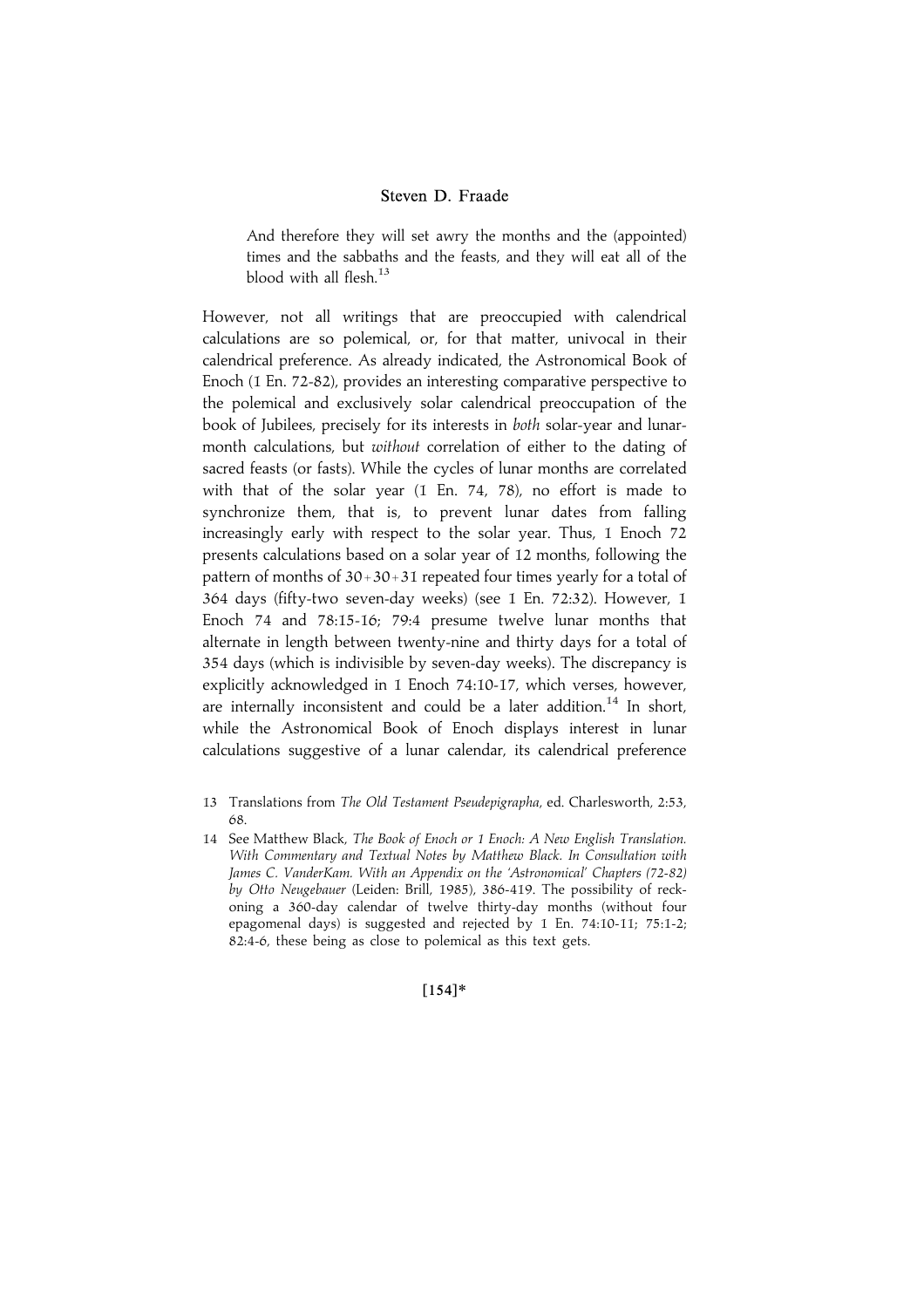would appear to be solar (e.g., 1 En. 74:17). The fact that it makes no clear effort to reconcile the two calendars, solar and lunar, through intercalation, $15$  as well as to correlate them with the proper time for the observance of the festivals (as emphasized in Jubilees),<sup>16</sup> has led Sacha Stern to suggest that "it is unlikely that Enoch's solar calendar was meant to be observed in practice... All Enoch was concerned with was the construction of a simplified and ideal astronomical order; he had no interest in practical use or in scientific accuracy."<sup>17</sup>

The same can be said for 2 (Slavonic) Enoch, a work which in its extant form is of uncertain dating and provenance, having undergone a long process of translation and redaction, but having its roots, most likely, in the first century  $CE$ .<sup>18</sup> Initially, we are presented therein with a

- 15 As found in 4OEnastr<sup>a</sup> (4O208), which J. T. Milik (The Books of Enoch: Aramaic Fragments of Qumran Cave 4 [Oxford: Oxford University Press, 1976], 273-84) identifies as belonging to an Aramaic book of Enoch.
- 16 As emphasized by VanderKam, Calendars, 26.
- 17 Stern, Calendar and Community, 7, in the latter part paraphrasing, approvingly, Milik, The Books of Enoch, 14 and 277. Likewise, Stern (ibid., 8-9) states: ''Enoch's calendar may similarly have been used for purposes of theoretical astronomical study... . Whichever interpretation is favoured, the astronomical book of Enoch is unlikely to inform us, therefore, about actual calendrical practice. After all, the stated purpose of this book (in 72:1) is to reveal the courses of the sun and moon, rather than to prescribe the observance of any specific calendar... . Enoch also suggests that these calendars would normally have been set by mathematical calculation, rather than by empirical observation of new moons. But this is likely to reflect Enoch's own interest in mathematical astronomy, rather than how contemporary Jews would have reckoned the calendar in practice.'' Stern adds: ''For comparative purposes, it is worth noting that the cycles of intercalation designed by Greek astronomers such at Meton or Callippus, as well as the octaeteris, were apparently not observed in practice in any of the Greek cities of the Classical and Hellenistic period'' (ibid., 9, with bibliographic references in ibid., n. 35).
- 18 In what follows I am dependent on Basil Lourie, ''Calendrical Elements in 2 Enoch'' (paper presented at the Fifth Enoch Seminar: Enoch, Adam, Melchizedek: Mediatorial Figures in 2 Enoch and Second Temple Judaism, Naples, Italy, June 15, 2009), to be published in the printed proceedings of

#### $[155]*$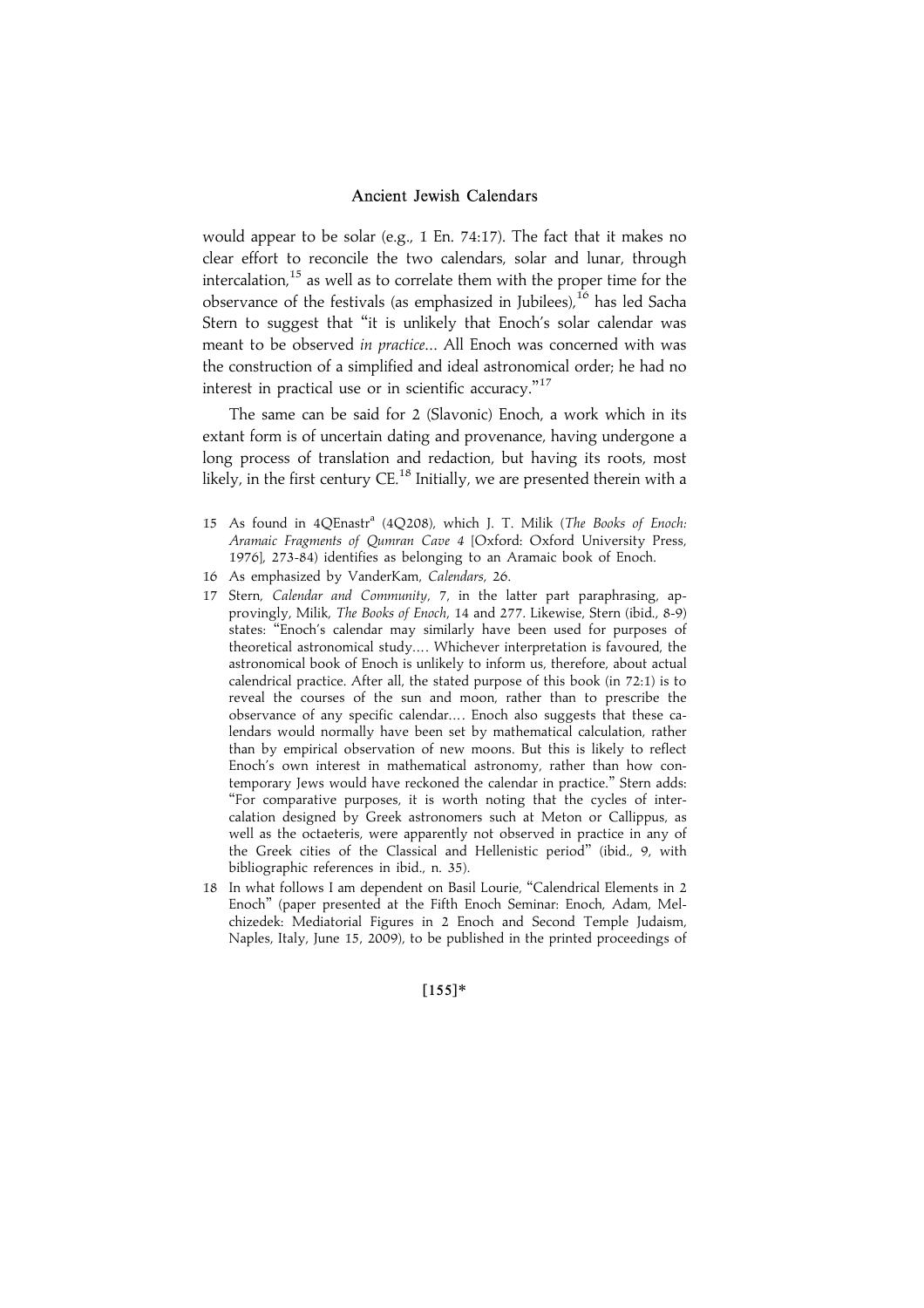364-day calendar of twelve months of unequal numbers of days from twenty-two to thirty-five (2 En. 16:2).<sup>19</sup> But there is also a 364-day calendar of ten months of either thirty-five or forty-two days each, as enunciated in 13:3-4, which has the advantage of allowing both the solar year and each of the ten non-lunar months to be divisible by a whole number of seven-day weeks.<sup>20</sup> Furthermore, in 16:8 we find acknowledgement of the Metonic lunisolar cycle of seven month-long intercalations every nineteen years, as employed in the 354-day (before intercalation) rabbinic calendar, but irrelevant to either of the 2 Enoch's solar calendars: ''And the moon has a sevenfold intercalation, and a period of revolution of nineteen years. And she begins once again from the start.'' Additionally, 15:4 recognizes a twenty-eight-year cycle by which the sun returns, as it were, to its starting place at the same time of day and day of the week (presuming a solar year of 365.25 days), known in rabbinic parlance as birkhat ha-hammah: "and the cycle of him [the sun] goes on for twenty-eight years, and begins once more from the start." $21$ 

that conference. For the text of 2 Enoch, in English translation, I am using Francis I. Andersen, "2 (Slavonic Apocalypse of) Enoch," in The Old Testament Pseudepigrapha, ed. Charlesworth, 1:91-221. On the question of dating and provenance, see Andersen, 94-97. In what follows, I cannot consider the question of possible calendrical interpolations into the text of 2 Enoch, on which see Andersen, 125 n. d, 130 n. f. On the text of 2 Enoch, see also Christfried Böttrich, Das slavische Henochbuch (ISHRZ V/7; Gütersloh: Gütersloher Verlagshaus, 1996). On calendar in 2 Enoch, see Stern, Calendar and Community, 9-10.

- 19 See Andersen's lengthy note ad loc., 128 n. d. For the 364-day calendar, see also 13:3-4 and 48:1.
- 20 As Lourie notes, this emphasis on the seven-day weekly cycle might have produced a thirteen-month, 364-day year of 28 days/month, but there is no evidence for such a calendar in 2 Enoch.
- 21 This was recently (April 8, 2009) celebrated by Jewish communities worldwide.

#### $[156]*$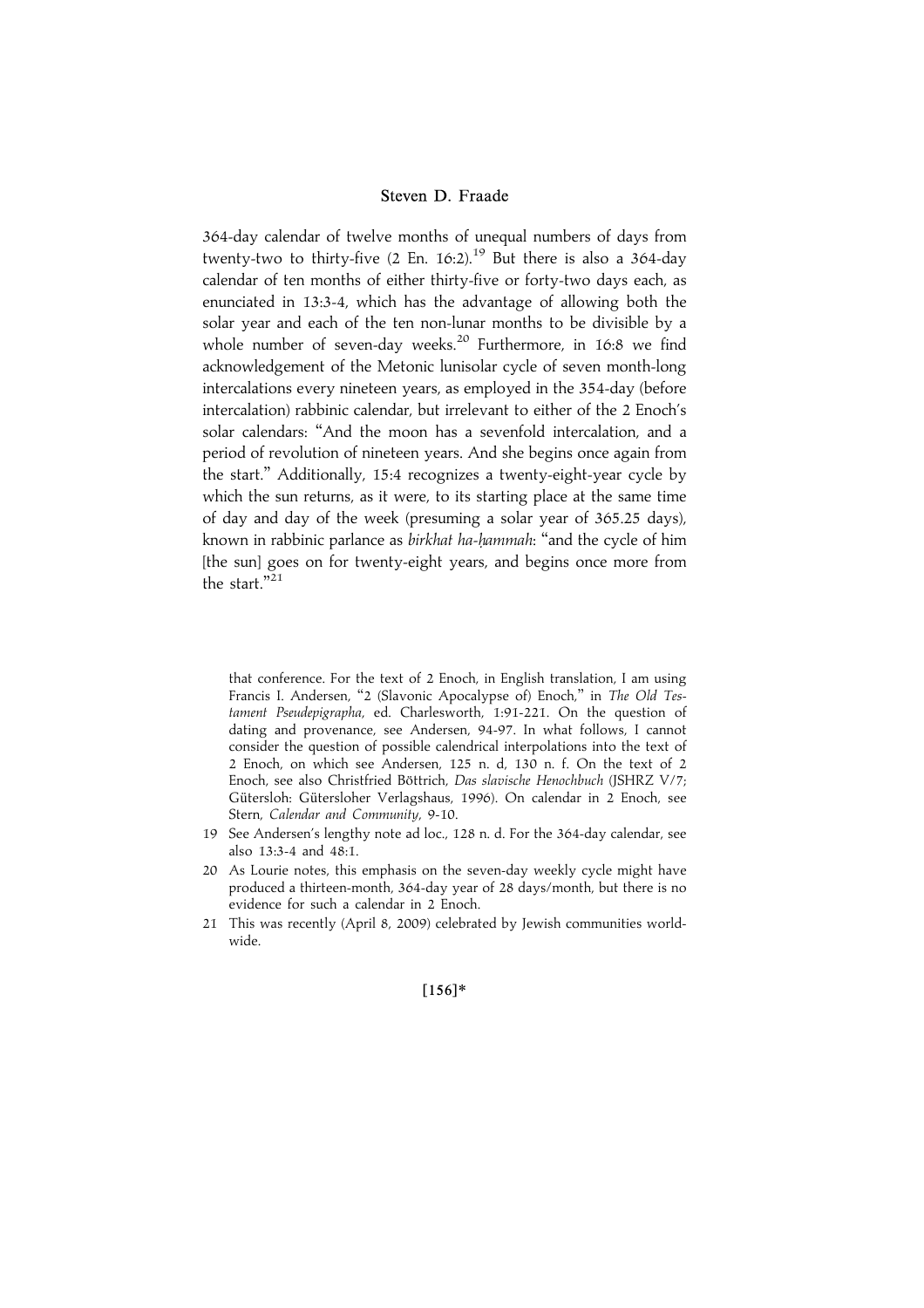# 4. Dating Shavu'ot

The entire narrative of 2 Enoch resides within one quarter of the year, the ninety-four-day period between the eleventh of the first month (Nissan) and the ninth of the fourth month (Tammuz), wherein is incorporated the central events in Enoch's life and the central festivals of Passover and Shavu'ot, as well as a pre-Passover 3.5-day fast as part of the four-day epagomenon. Especially significant, both for the life of Enoch and for the calendrical calculations, is the festival of Shavu'ot, the only major biblical festival for which a specific date is not scripturally provided. In fact, determining the date of Shavu'ot proves important to reconstructing ancient Jewish calendars in general. According to Leviticus 23:11, 15, this festival occurs seven weeks (fifty days) after the ceremony of ''waving the (barley) sheaf,'' which falls on ''the day after the sabbath'' following Passover. At issue in ancient disputes over this dating is whether ''sabbath'' refers to the seventh day of the week or to a festival day of rest, in either case it being unclear whether the sodesignated day falls during the seven-day Passover festival or only after its completion.

According to the book of Jubilees (15:1; 44:4-5), as well as the dominant Qumran calendar, the ''sabbath'' in question is the weekly sabbath following the completion of the seven-day Passover festival, that is, the twenty-fifth day of the first month (Nissan), the fifty-day count beginning on the twenty-sixth day of the first month and concluding with the fifteenth day of the third month (Sivan), which would always be a Sunday.<sup>22</sup> According to rabbinic Judaism, the "sabbath" in question is the first festival day of Passover, that is, the fifteenth day of the first month (Nissan), the fifty-day count beginning on the sixteenth

#### $[157]*$

<sup>22</sup> For a schematic representation of the 365-day calendar according to the Dead Sea Scrolls, see Menahem Kister, ed., The Qumran Scrolls and Their World (Hebrew) (Jerusalem: Yad Ben-Zvi, 2009), following 685.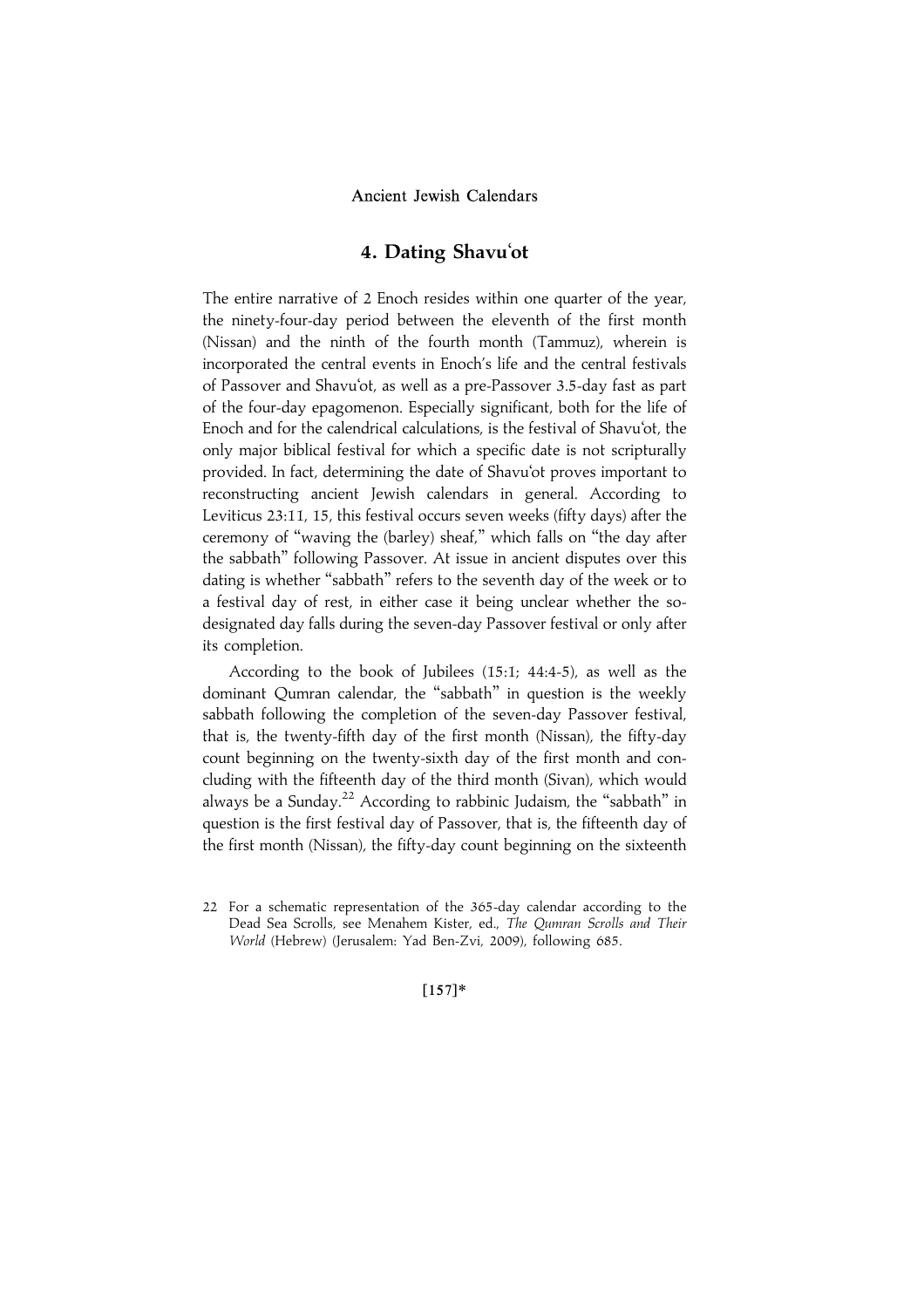day of the first month and concluding on the sixth day of the third month (Sivan), which would not fall on a set day of the week.

According to 2 Enoch, as Basil Lourie reconstructs its calendar, Shavu'ot falls on the sixth day of the third month (Sivan). That is, not withstanding 2 Enoch's sharing a 364-day calendar (in two forms) with Jubilees, 1 Enoch, and the Dead Sea Scrolls, its dating of Shavu'ot agrees with that of rabbinic Judaism (which has a 354-day calendar before intercalation). However, this is achieved in a unique manner, by counting fifty days from the first Sunday, which is also the first day after Passover concludes, this being the twenty-second of the first month (Nissan), and understanding that month to have thirty days and the second month (Iyyar) to have thirty-five (according to some manuscripts of 2 En. 16:2). If Lourie is correct, this would be the only calendar of which I am aware that fulfills *both* possible meanings of "the day after the sabbath'' (Lev. 23:11, 15), that is, as the day following the seventh day of the week (Sunday) and the day following the (last) Passover festival day of rest. Although 2 Enoch never explicitly identifies the sixth day of the third month (Sivan) with the festival of Shavu'ot, this calculation is highly significant, since it would reflect the *only* known 364-day calendar in which Shavu'ot falls on the sixth day of the third month (Sivan), as it does in the rabbinic 354-day calendar and as the calculation presumably yields in Josephus.<sup>23</sup> In all other known 364-day solar calendars (Jubilees, Qumran), Shavu'ot falls on or around the fifteenth of Sivan, by counting fifty days from the first Sunday following the conclusion of the seven-day Passover festival (the twenty-sixth of Nissan), with Nissan and Iyyar having thirty days each. $^{24}$ 

- 23 By counting fifty days from the second day of Passover, being the sixteenth of Nissan, as per Josephus, Antiquities 3.250-53. Before the calendar was set, Shavu'ot could, presumably, fall on the fifth of Sivan, if the preceding month was determined to have had thirty-one days.
- 24 For a polemical allusion to this manner of counting, whereby, according to the "Boethusians," Shavu'ot would always fall on a Sunday, see m.Menah. 10:3; m. Hag. 2:4 (without reference to Boethusians); t. Roš. Haš. 1:15.

 $[158]*$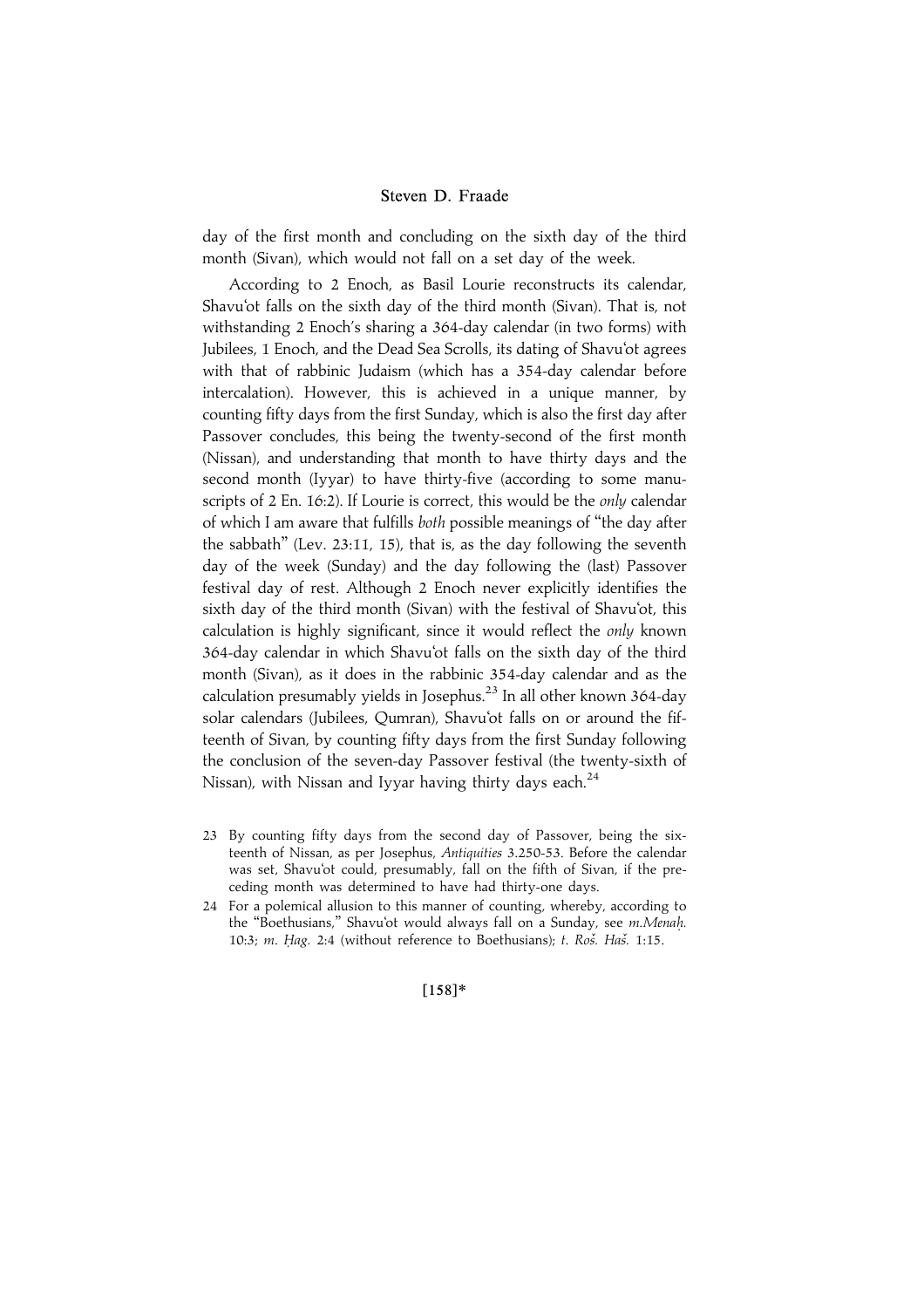The advantage of Shavu'ot falling on the fifteenth of Sivan is that it is the mid-point in the month, and thereby consistent with the midmonth datings for the other pilgrimage festivals, even though the advantage of its being a full-moon is lost in these calendars since the months are not true lunar months. In the rabbinic calendar, the advantage of Shavu'ot falling on the sixth of Sivan is that that date, according to the rabbinic chronological interpretation of Exodus 19, is the date on which the receiving of the Torah took place at Mt. Sinai,<sup>25</sup> an association that is nowhere made or implied in 2 Enoch. In other words, in this regard the Shavu'ot of 2 Enoch coincides chronologically with the rabbinic Shavu'ot, but not narratologically.

Inter-communal disputes regarding the proper date of Shavu'ot are particularly significant since Shavu'ot is the only major scriptural festival with which no historical event is scripturally associated, its scriptural significance being wholly agricultural and sacrificial.<sup>26</sup> Shavu'ot is a narratively empty vessel begging to be filled. As Lourie convincingly demonstrates, 2 Enoch amply obliges, by identifying the sixth day of the third month (Sivan) as the date of Enoch's birth (68:1), as well as the date on which he returns to earth from his sixty-day ascent to heaven, by arguing that the ascent began on the eleventh of the first month (Nissan), the beginning of the 4-day epagomenon prior to Passover, one month prior to his second ascent and disappearance from earth on the sixth day of the fourth month (Tammuz) (contrary to 68:3), as well as the feast of the consecration of Methusela three days later on the ninth day of the fourth month (Tammuz) (see 69:1). In this regard, 2 Enoch has important antecedents in the book of Jubilees, which associates the date of Shavu'ot (fifteenth of the third month) with a

 $[159]*$ 

<sup>25</sup> See Mek. of R. Ishmael, Bahodesh 3.

<sup>26</sup> By contrast, in addition to its agricultural aspects, Passover commemorates the Exodus from Egypt, while Sukkot marks the desert wandering and dwelling in booths. Moshe Weinfeld (Deuteronomy 1-11 [AB 5; New York: Doubleday, 1991], 267-75) tries valiantly to find inner-biblical associations of Shavu'ot with Sinaitic revelation, but, to my mind, unconvincingly.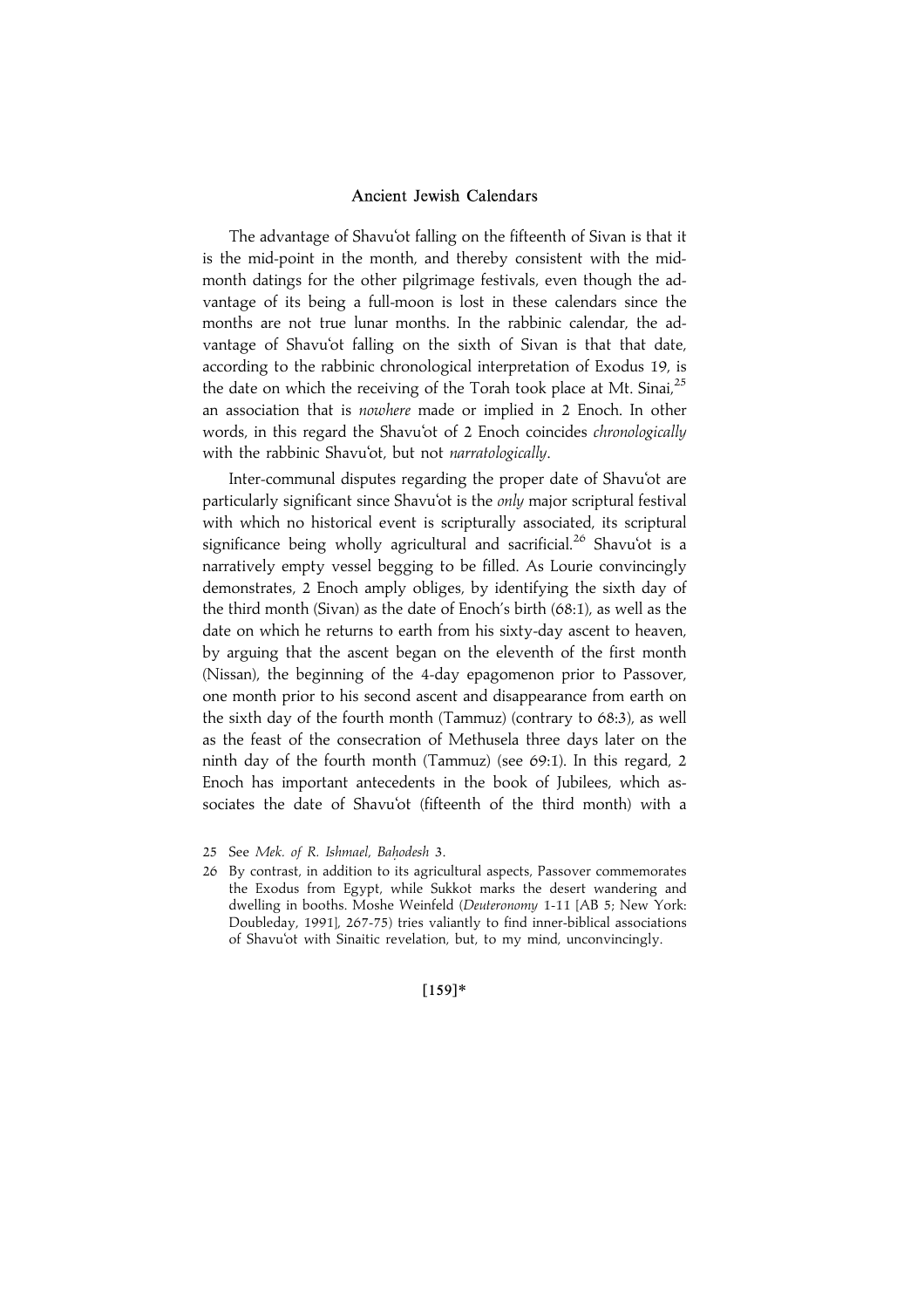number of covenantally significant scriptural events: the covenant with Noah following the Flood (although previously observed in heaven since creation), which henceforth is to be annually renewed (6:10-18), as it is by Abraham, Isaac, and Jacob (6:17-19; 14:19-20; 15:1-4; 44:1-8); the messianically significant birth of Isaac (16:12-14); and the revelation at Mt. Sinai (1:1). Similarly, Shavu'ot is a central festival of covenant renewal and induction among the ''Qumran community,'' although the Dead Sea Scrolls (aside from Jubilees) never explicitly connect it to Sinaitic revelation per se.<sup>27</sup>

Similarly, rabbinic Judaism and various Christian churches continue to imbue Shavu'ot/Pentecost with narrative associations. Although the revelation at Mt. Sinai is the central event associated by rabbinic Judaism with Shavu'ot, other, less well-known associations are with the first sacrifices (by Cain and Abel), the Patriarchs, Hannah's prayer, and the birth and death of King David.<sup>28</sup> Similarly, Shavu'ot/Pentecost bears great significance in the narrative of Christian community formation in Acts 2. As Lourie so well demonstrates, the calendar and chronology of 2 Enoch are important aspects of that work's transmission and transformation in Christian circles, especially for the association of Jesus's nativity with the date of Enoch's birth on the sixth of the third month, and of Jesus's baptism and disappearance, according to Origen, on the sixth of the fourth month, the date associated with Enoch's final

- 27 See 1QS I,16-II,18; 4Q266 (4QD<sup>a</sup>) 11 16-18 = 4Q270 II,11-12; 4Q320 (4QCalendrical A) 4 III,5; 4Q327 (olim 4Q394 1-2) (4QCalendrical  $E^b$ ) 1-2 I,15-17. See my "Rhetoric and Hermeneutics in Miqsat Ma'a'se Ha-Torah (4QMMT): The Case of the Blessings and Curses,'' DSD 10 (2003): 150-61; "Looking for Narrative Midrash at Qumran," in Rabbinic Perspectives: Rabbinic Literature and the Dead Sea Scrolls. Proceedings of the Eighth International Symposium of the Orion Center for the Study of the Dead Sea Scrolls and Associated Literature, 7-9 January, 2003, eds. Steven D. Fraade, Aharon Shemesh, and Ruth A. Clements (Leiden: Brill, 2006), 43-66.
- 28 See Louis Ginzberg, Legends of the Jews, 7 vols. (Philadelphia: Jewish Publication Society, 1913-1938), 1:317; 4:114; 5:136 (n. 11), 187 (n. 52); 6:216- 217 (n. 9); 271 (n. 126).

 $[160]*$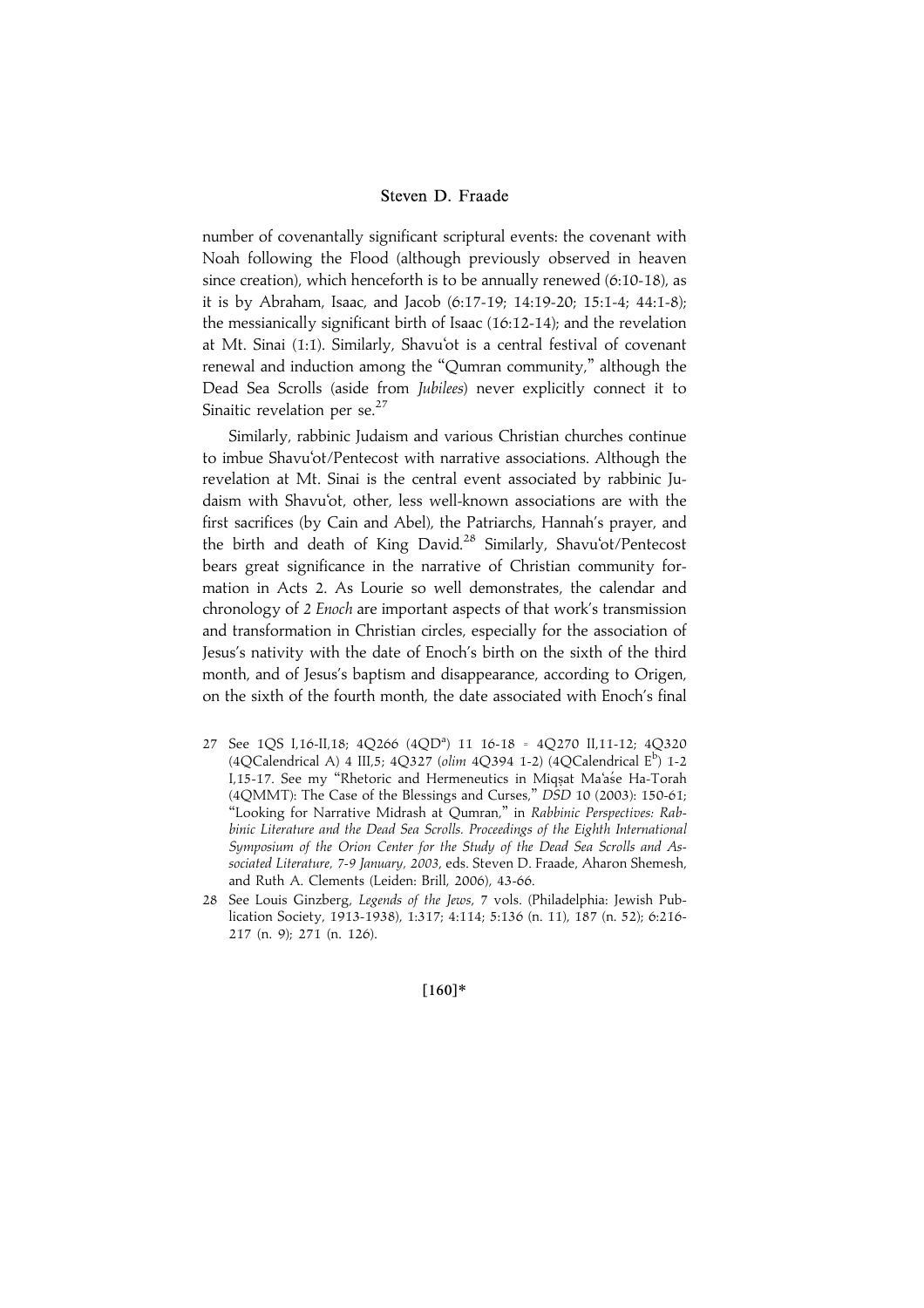ascension.<sup>29</sup> To ask whether such narrative associations have shaped calendrical calculations, or vice versa, is to inquire of the primacy of the chicken or the egg. The calendars of 2 Enoch, as we have and might reconstruct them, partake both of Jewish calendrical diversification of the Second Temple period, and of its continuing post-Temple Jewish and Christian afterlives of intersection and variegation. As in the Astronomical Book of Enoch, and in sharp contrast to the book of Jubilees, the familiarity with and theoretical interest in a variety of calendrical systems and methods of calculation in 2 Enoch suggest a lack of interest in or espousing of actual calendrical practice, or, conversely, in the deriding of alternative calendrical practices.

# 5. The Dead Sea Scrolls

The Dead Sea Scrolls have added immensely to our knowledge of ancient Jewish calendars and calendrical disputes, as over twenty texts, many of them fragmentary, containing calendrical information, have been identified among the scrolls. It is generally understood by scholars that calendrical differences between the central Qumran community, which appears to have followed a 364-day solar calendar, and the Jerusalem temple establishment, which is presumed to have followed a 354-day (before intercalation) lunisolar calendar, played an important role in the community's split and separation from the majority of Jewish society of late Second Temple times, and in their continuing esoteric selfunderstanding.<sup>30</sup> Some possibly polemical allusions to such a split have been detected, but none as direct or forceful as in the book of Jubilees.

- 29 Later Christian calendars similarly associate the Feast of Transfiguration in August and the Christian Feast of the Epiphany on the sixth of January. For more on the Christian afterlife of Enochic and Pentecostal associations, see J. Van Goudoever, Biblical Calendars, rev. ed. (Leiden: Brill, 1961), 182-214, 228-35.
- 30 For such a view of the original split, see VanderKam, Calendars, 113-16. For more skeptical views of the role of calendrical differences in Qumran origins, see below, n. 40.

#### $[161]*$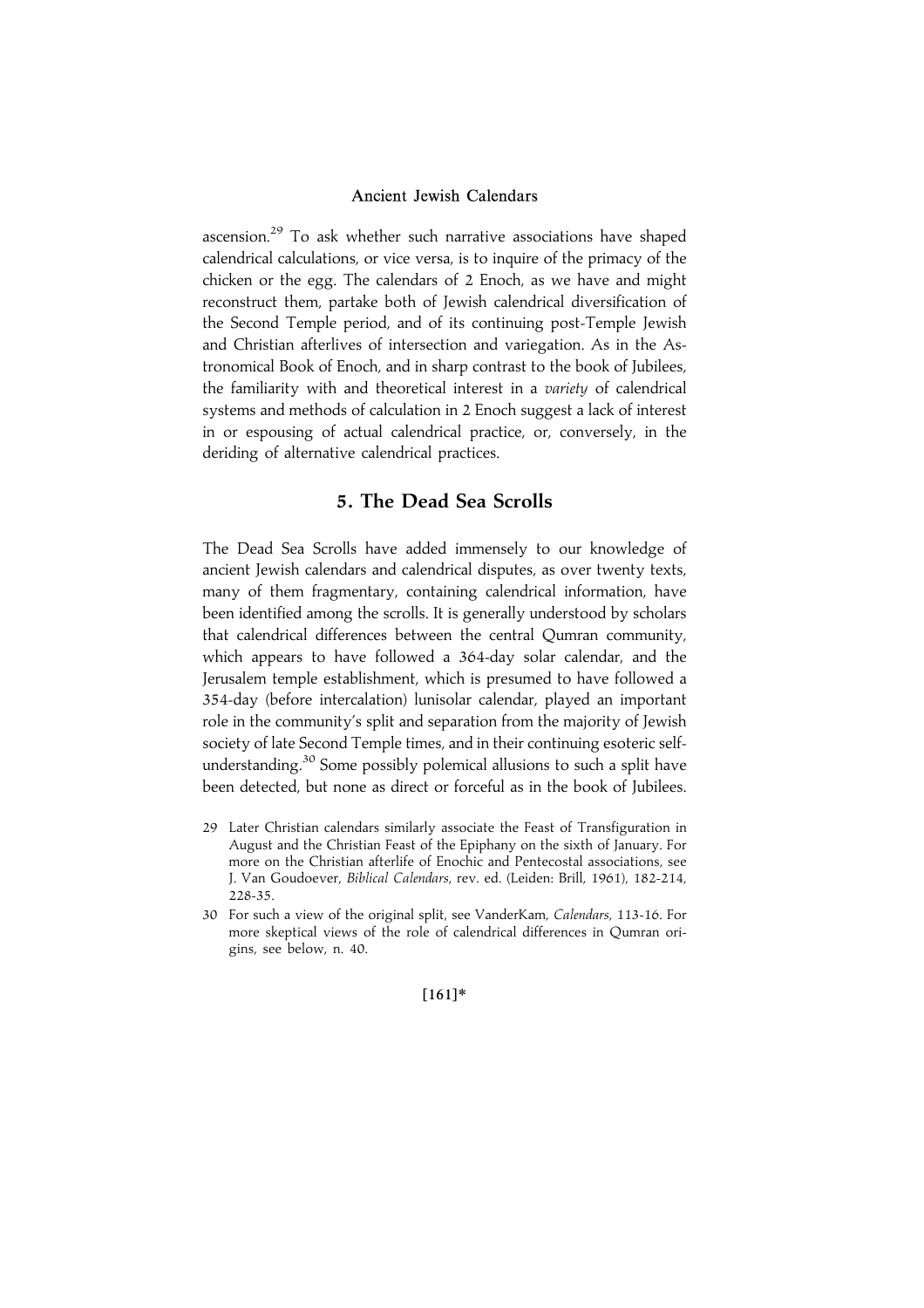For example, the Community Rule (1QS I,13-15), one of the most important scrolls for our understanding of the sect's organization and ideology, speaking of the members of the community having acquired knowledge and practiced discipline, instructs: ''They shall not depart from any command of God concerning their times; they shall be neither early nor late for any of their appointed times, they shall stray neither to the right nor to the left of any of His true precepts."<sup>31</sup> Scholars assume that the ''early'' and ''late'' with respect to ''times'' and ''seasons'' (mo'adim; appointed times=festivals) refers to calendrical deviations caused by using alternative calendars to that used by the community.<sup>32</sup> If so, calendrical deviation is identified with deviation from the observance of divine laws. At several points in another central rule scroll, the Damascus Document, it is stressed that what differentiates and separates the true upholders of the covenant from the rest of Israel is the divine revelation of

the hidden things in which all Israel had gone astray. He unfolded before them His holy Sabbaths and his glorious feasts (mo'adim), the testimonies of His righteousness, and the ways of His truth, and the desires of His will which a man must do in order to live.<sup>33</sup>

Needless to say, the proper observance of the appointed times requires a correctly calibrated calendar. However, whether this rises to the level of direct polemic is less certain.

- 31 Translation is from Geza Vermes, The Complete Dead Sea Scrolls in English, rev. ed. (London: Penguin, 2004), 99. For the warning not to deviate to the right or left, see Deut. 28:14: ''and do not deviate to the right or to the left in any of the commandments that I enjoin upon you this day...'' (NJPS). Similarly, Deut. 5:28; 17:11, 20. It would appear that 1QS is equating "right" and "left" with calendrical "early" and "late."
- 32 See VanderKam, Calendars, 45-46. For a similar sense of mo'adim, with a possibly similar polemical ring, see 1QS I,8-9; III,9-10. Cf. Dan. 7:25.
- 33 CD III,14-15. Translation is from Vermes, The Complete Dead Sea Scrolls in English, 131. Cf. CD VI,18-19; XII,3-4. For the ''hidden things'' (revealed to the sect alone), which may be understood to include their calendar, see Deut. 29:28; CD V,4; XV,13; 1QS V,11-12; VIII,11-12.

 $[162]*$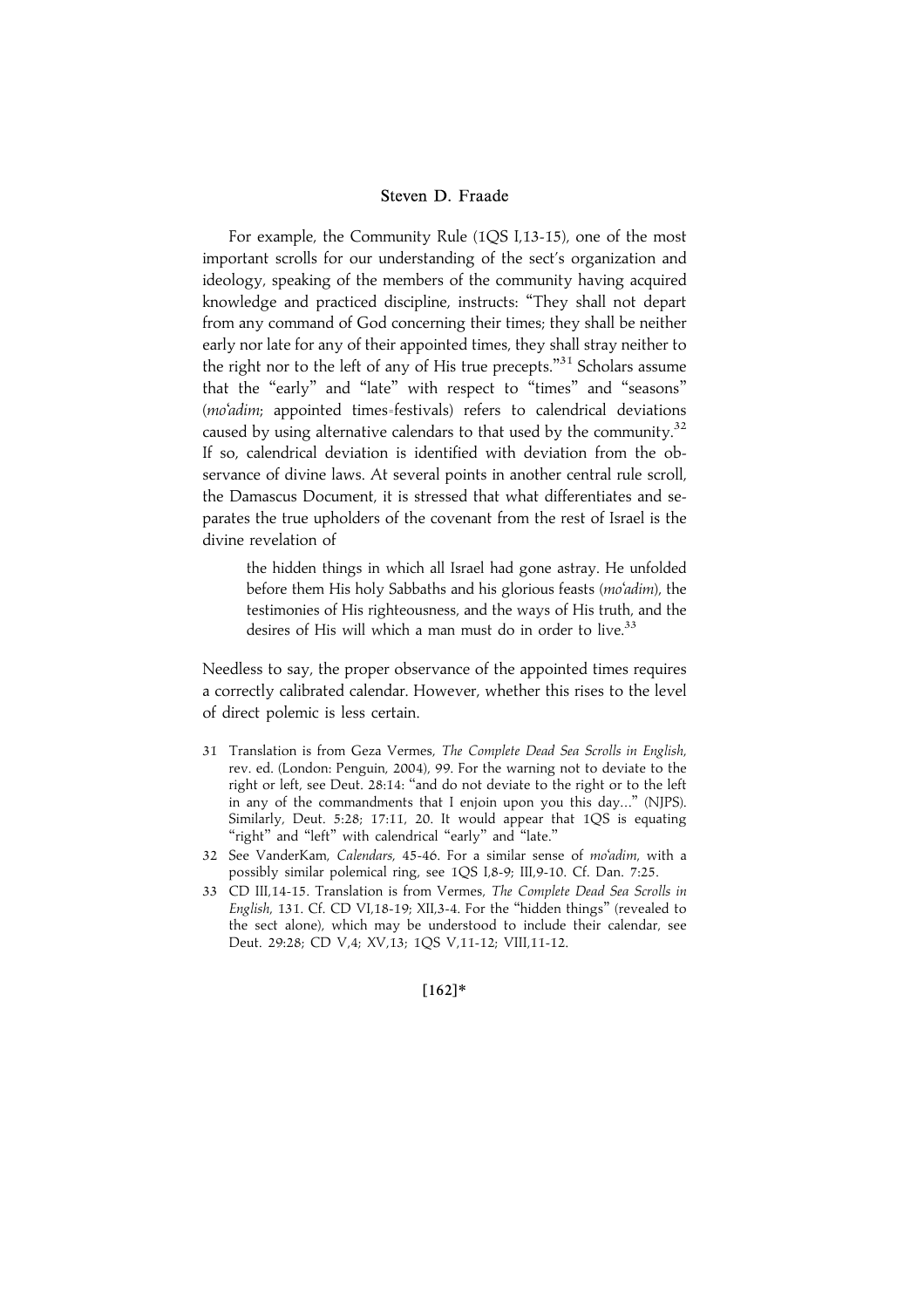One text from among the Dead Scrolls, Migsat Ma'a'se Ha-Torah (4QMMT), is especially significant for shedding light on the disputes that led to, maintained, and justified the separation of the sectarian community from the rest of Israel, in the words of the text, for which "we have separated ourselves from the multitude of the people."34 While the twenty or so specified "precepts" that are enunciated by the text as differentiating its practices from those of the Jerusalem temple/ priestly establishment mainly relate to ritual purity rules, one of the two main manuscripts (4Q394) begins with the last three lines of what must have been a much longer twelve-month calendrical text, which would have listed the days of each month on which Sabbaths and, presumably, festivals fell, and the months to which was added an epagomenal (thirty-first) day. Lines 2-3 of 4Q394 3-7 I (=4QMMT A20-21) conclude the calendar with (as restored by the modern editors): ''And the year is complete – three hundred and si[xty-four] days."<sup>35</sup>

While there is nothing polemical about such a calendar (or any of the other calendars found at Qumran) in and of itself, someone saw fit to attach it to the same scroll as and prior to the body of 4QMMT,

- 34 4QMMT C7 (4Q397 14-21 7). Elisha Qimron and John Strugnell, Qumran Cave 4, V: Migsat Ma'a'se Ha-Torah (DJD X; Oxford: Clarendon, 1994), 59 (henceforth referred to as DJD X). For my own understanding of the function of this text, see Steven D. Fraade, "To Whom It May Concern: 4QMMT and Its Addressee(s),'' RevQ 76 (2000): 507-26; idem, ''Rhetoric and Hermeneutics in Miqsat Ma'ase Ha-Torah (4QMMT): The Case of the Blessings and Curses,'' DSD 10 (2003): 150-61.
- 35 DJD X:45. The editors of the editio princeps have mistakenly appended the calendrical text 4Q327 (Calendrical Doc.  $\vec{E}^b$ ) before the extant beginning of 4Q394 (labeling the former, 4Q394 1-2 I-V [DJD X:7, 44, and Plate I] and the latter, 4Q394 3-7 I,19-21 [DJD X:14]), since it evidences a similar 364 day calendar. For a detailed discussion, see James C. VanderKam, ''The Calendar, 4Q327, and 4Q394," in Legal Texts and Legal Issues. Proceedings of the Second Meeting of the International Organization for Qumran Studies. Published in Honour of Joseph M. Baumgarten, eds. Moshe Bernstein, Florentino García Martínez, and John Kampen (Leiden: Brill, 1997), 179-94; as well as idem, Calendars, 75, 120 n. 3.

 $[163]*$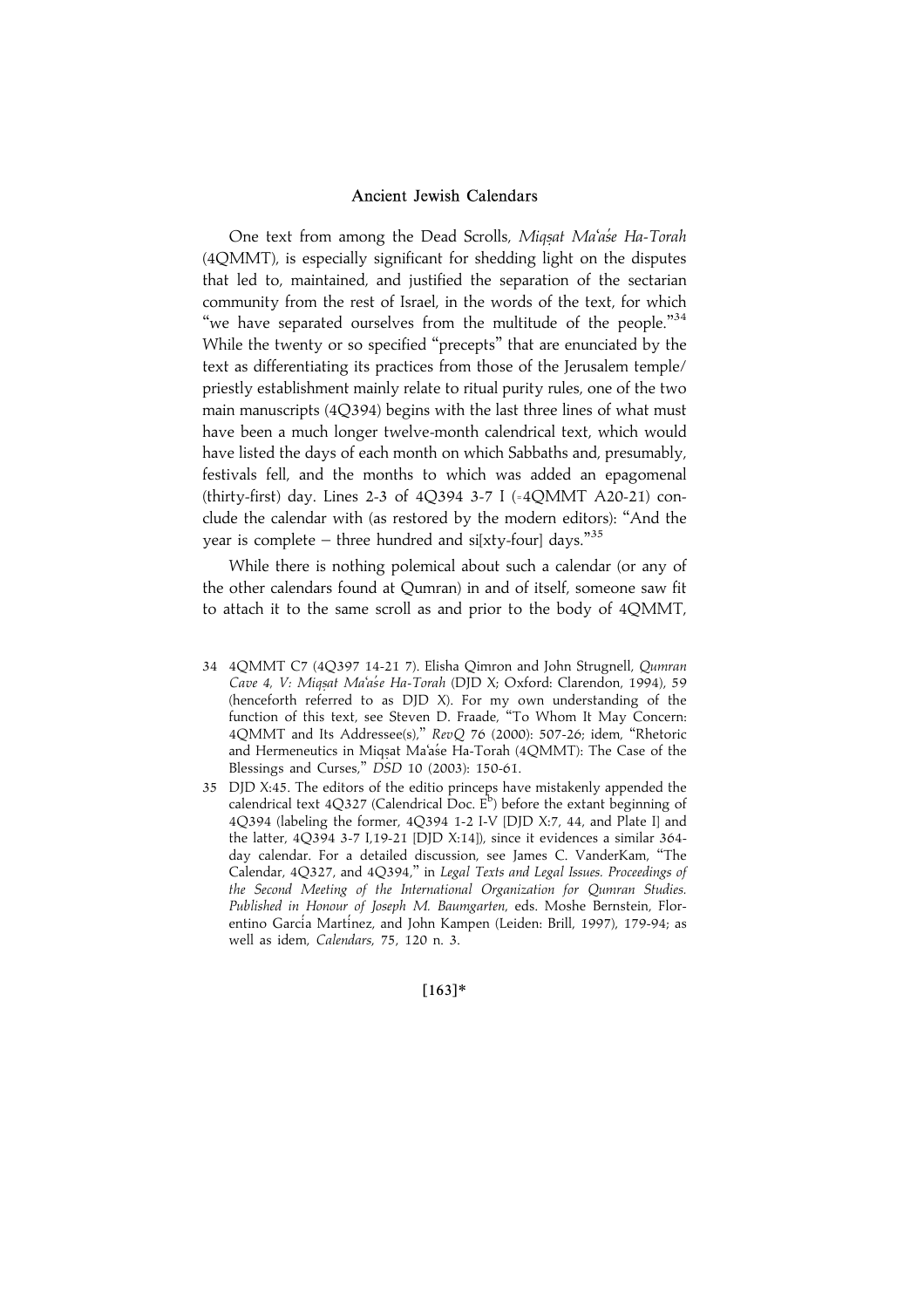which enumerates the differences between the sectarian community and those from whom it has separated itself. Whatever the (unrecoverable) intention of the scribe of 4Q394 in attaching a 364-day solar calendar before the legal body of 4QMMT, we can presume that its rhetorical effect on its sectarian readers/auditors would have been for them to understand the calendar as one of the reasons for which ''we separated ourselves from the multitude of the people.'' As James VanderKam states, "That the first copy of 4QMMT began with a calendar seemed to confirm the centrality of the subject in Qumran polemics."<sup>36</sup> However, whether or not one considers the calendrical text to play a specifically polemical role in its present setting, that is, by targeting those who followed a different, presumably lunar calendar, depends on how polemical one views the genre and function of 4QMMT overall, that is, whether it is *directly* addressed to an adversarial group or a leader thereof, as has been generally presumed. For example, John Strugnell, in his "second thoughts" on 4QMMT, is unable to understand why such a "non-polemical" calendrical list, "addressed to no 'opponents'," and forming ''no part of MMT's loftier polemic or hortatory themes'' would find its place here.<sup>37</sup> Menahem Kister solves the problem by arguing the precise opposite: that the solar calendar in its present setting is polemical for having been preceded by a personal opening to the adversarial addressee (nowhere extant), defining the document as a whole thereby as polemical.<sup>38</sup> However, even if one views 4QMMT as an intra-mural work intended or, at the very least, functioning to

#### $[164]*$

<sup>36</sup> VanderKam, ''The Calendar, 4Q327, and 4Q394,'' 179.

<sup>37</sup> John Strugnell, ''MMT: Second Thoughts on a Forthcoming Edition,'' in The Community of the Renewed Covenant: The Notre Dame Symposium on the Dead Sea Scrolls, eds. Eugene Ulrich and James VanderKam (Notre Dame, Ind.: University of Notre Dame Press, 1994), 62; idem, ''Appendix 3: Additional Observations on 4QMMT,'' DJD X:203. See also DJD X:109-10.

<sup>38</sup> Menahem Kister, "Studies in 4QMiqsat Ma'a'se Ha-Torah and Related Texts: Law, Theology, Language and Calendar'' (Hebrew), Tarbiz 68 (1998- 1999): 360. For further opinions, see Fraade, ''To Whom It May Concern,'' 521-22 n. 52.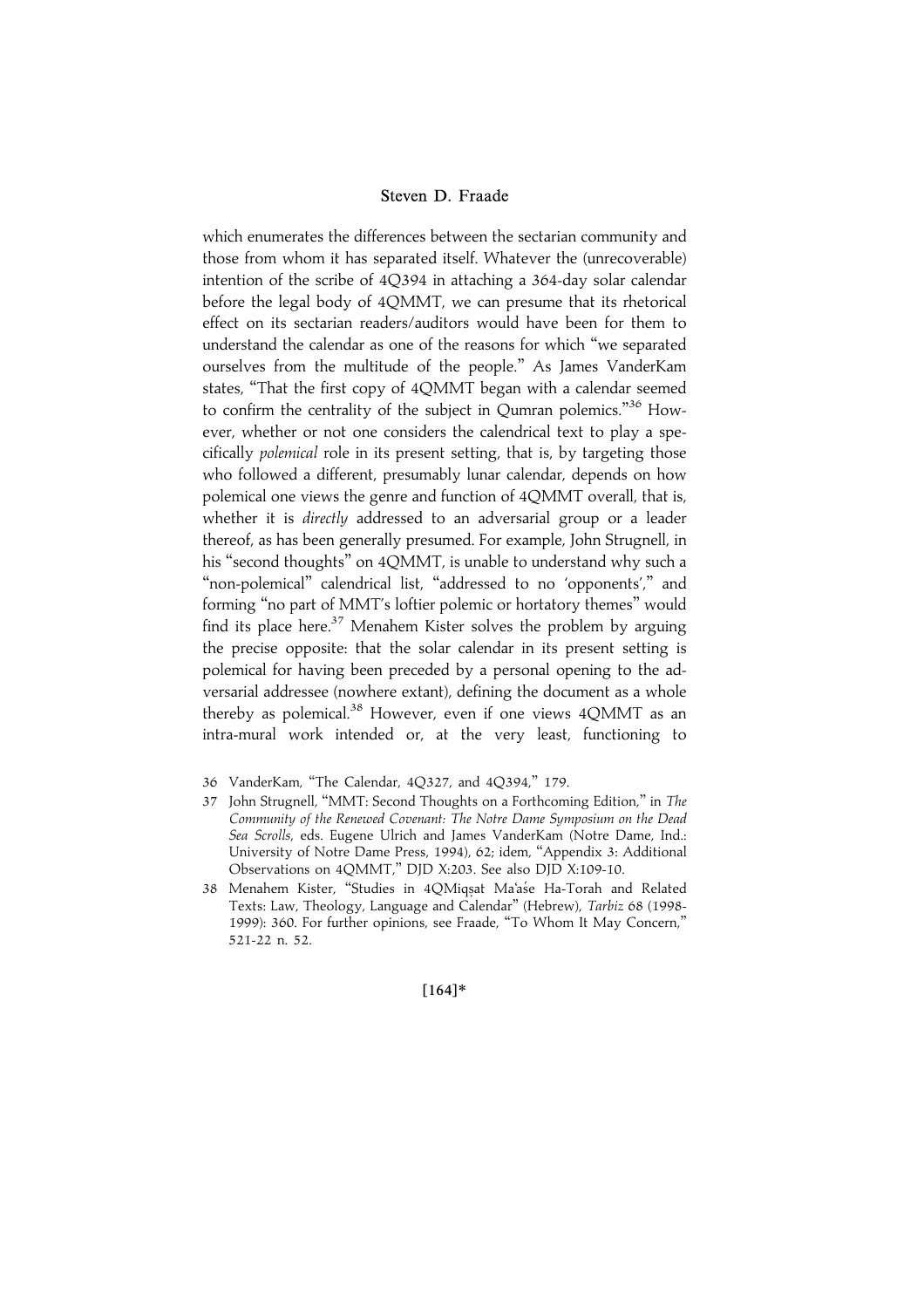strengthen the self-understanding of its sectarian auditors vis-à-vis the rest of Israel, $39$  that is, to emphasize internally the necessity and justification for their separation (in a sense, an indirect polemic), the inclusion of the community's solar calendar, in implicit opposition to that of others, would have fit its parenetic function. As I previously wrote:

Particularly for candidates and neophytes, familiarity with the basic structure and outline of the community's 364-day solar calendar would have been an essential part of their socialization to the community's separatist practice and self-understanding. For such newcomers, the social consequences of adherence to the community's solar calendar, as to its purity rules, would have been a particularly significant and difficult boundary to cross in marking their separation from the ''multitude'' of Israel under the leadership of the Jerusalem priesthood, and their entry into the renewed covenant.<sup>40</sup>

An important aspect of many of the Dead Sea Scroll calendrical texts is that they not only synchronize the sabbaths and festivals with a 364 day solar calendar, but they also mark time according to the twentyfour priestly courses or orders (mishmarot) that derive from 1 Chronicles 24:7-18 (although some texts trace the priestly rotation back to the time of creation). Each such priestly course would have served for a week at a time and in succession in the Jerusalem temple. Thus, any date on the

- 39 For my view, see above, n. 34. For similar thinking, see Maxine L. Grossman, ''Reading 4QMMT: Genre and History,'' RevQ 20 (2001): 3-22; idem, Reading for History in the Damascus Document: A Methodological Study (Leiden: Brill, 2002), 57-87. For a recent history of the scholarship on the genre and function of 4QMMT, see Hanne von Weissenberg, 4QMMT: Reevaluating the Text, the Function and the Meaning of the Epilogue (Leiden: Brill, 2009), 1-25.
- 40 Fraade, ''To Whom It May Concern,'' 522-23. For the view that the inclusion of the calendar in the manuscript of 3Q394 is not of significance for the place of calendar in Qumran sectarianism, see Stern, Calendar and Community, 17; Lawrence H. Schiffman, Reclaiming the Dead Sea Scrolls: The History of Judaism, the Background of Christianity, the Lost Library of Qumran (Philadelphia: Jewish Publication Society of America, 1994), 305.

 $[165]*$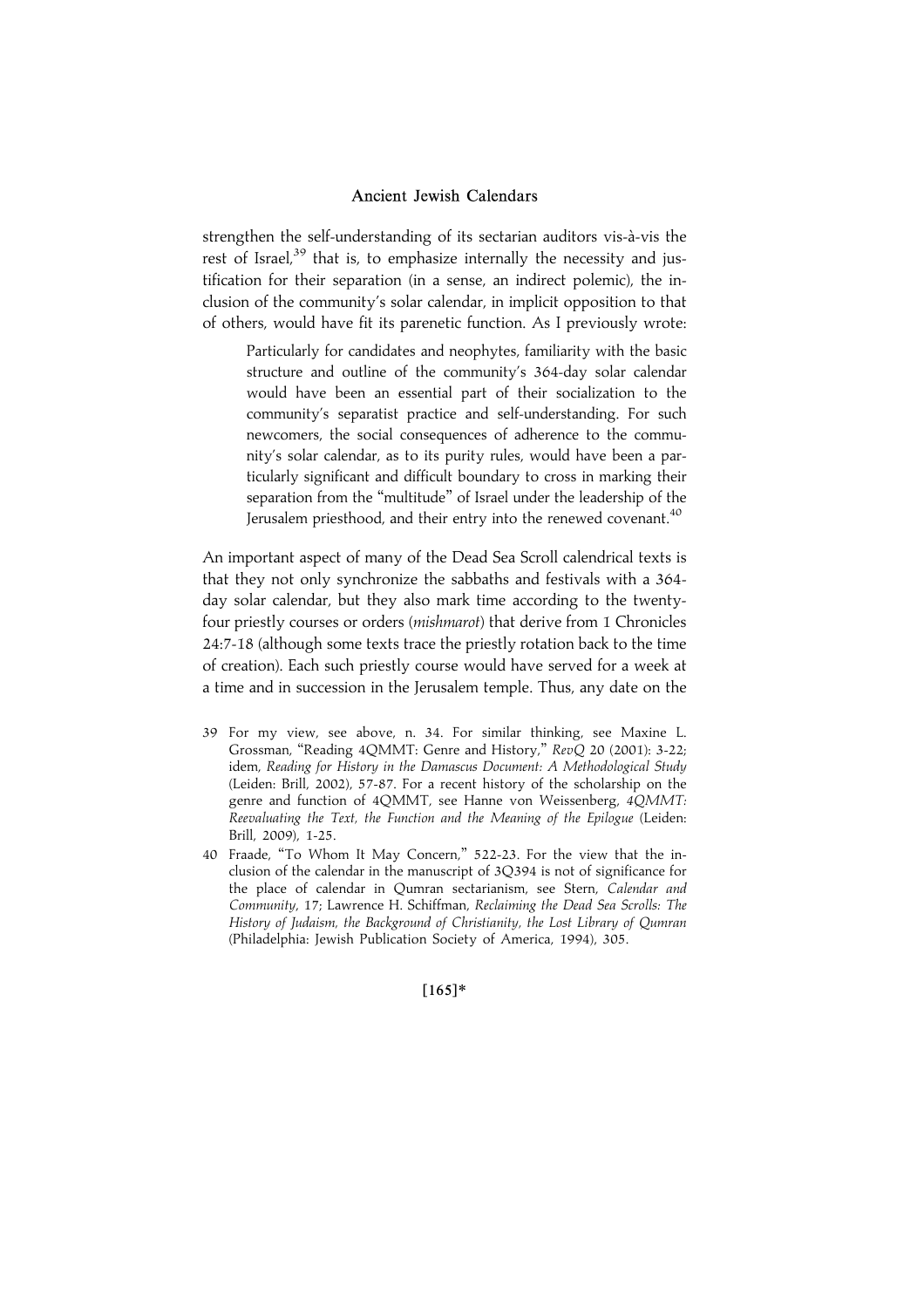solar calendar could also be designated as a day of the week of the service of a particular priestly course. Since a fifty-two-week, 364-day solar year is not evenly divisible into twenty-four weekly courses, a given date on that calendar, while falling on the same day of the week every year, would not fall on the same day of the same priestly course. Some texts suggest a six-year cycle (312 weeks, or 13 complete cycles of twenty four priestly courses) after which, the priestly courses would fall again on the same dates of the 364-day calendar. For example 4QCalendrical Document A or 4QMishmarot A (=4Q320 4 III,1-5; restored on the basis of similar texts) begins:

- 1 The first year (of the six-year cycle)  $\langle$  vacat $\rangle$  its festivals
- 2 On the  $3^{\text{rd}}$  (day) in the week of the sons of Maaziah (24<sup>th</sup> course) (falls) the Pesah.
- 3 On the  $1<sup>st</sup>$  (day) in Jeda[iah] ( $2<sup>nd</sup>$  course) (falls) the Waving of the [Omer]
- 4 On the  $5^{\text{th}}$  (day) in Seorim (4<sup>th</sup> course) (falls) the [Second] Pesah.
- 5 On the  $1^{\text{st}}$  (day) in Jeshua (9<sup>th</sup> course) (falls) the Festival of Weeks  $[etc.]<sup>41</sup>$

This document presumes certain knowledge based on a 364-day solar calendar: 1. Passover (Pesah), beginning on the fourteenth day of the first month (Nissan), is always a Tuesday. 2. Each of the priestly courses, as delineated in 1 Chronicles 24:7-18, begins on the first day of the week (Sunday) and lasts for seven days. 3. The first two months of the year (Nissan and Iyyar) contain thirty days each. From this information, it can be concluded: 1. The Waving of the Omer takes place on Sunday, the twenty-sixth day of the first month (Nissan). 2. The Second Pesah. falls on Thursday, the fourteenth day of the second month (Iyyar). 3. The Festival of Weeks (Shavu'ot) falls on Sunday, the fifteenth day of the third month  $(Sivan)^{42}$ 

- 41 DJD XXI:55, translation slightly altered.
- 42 For more on the mishmarot texts from the Dead Sea Scrolls, see Vander-Kam, Calendars, 77-85; Shemaryahu Talmon, ''Calendars and Mishmarot,''

#### $[166]*$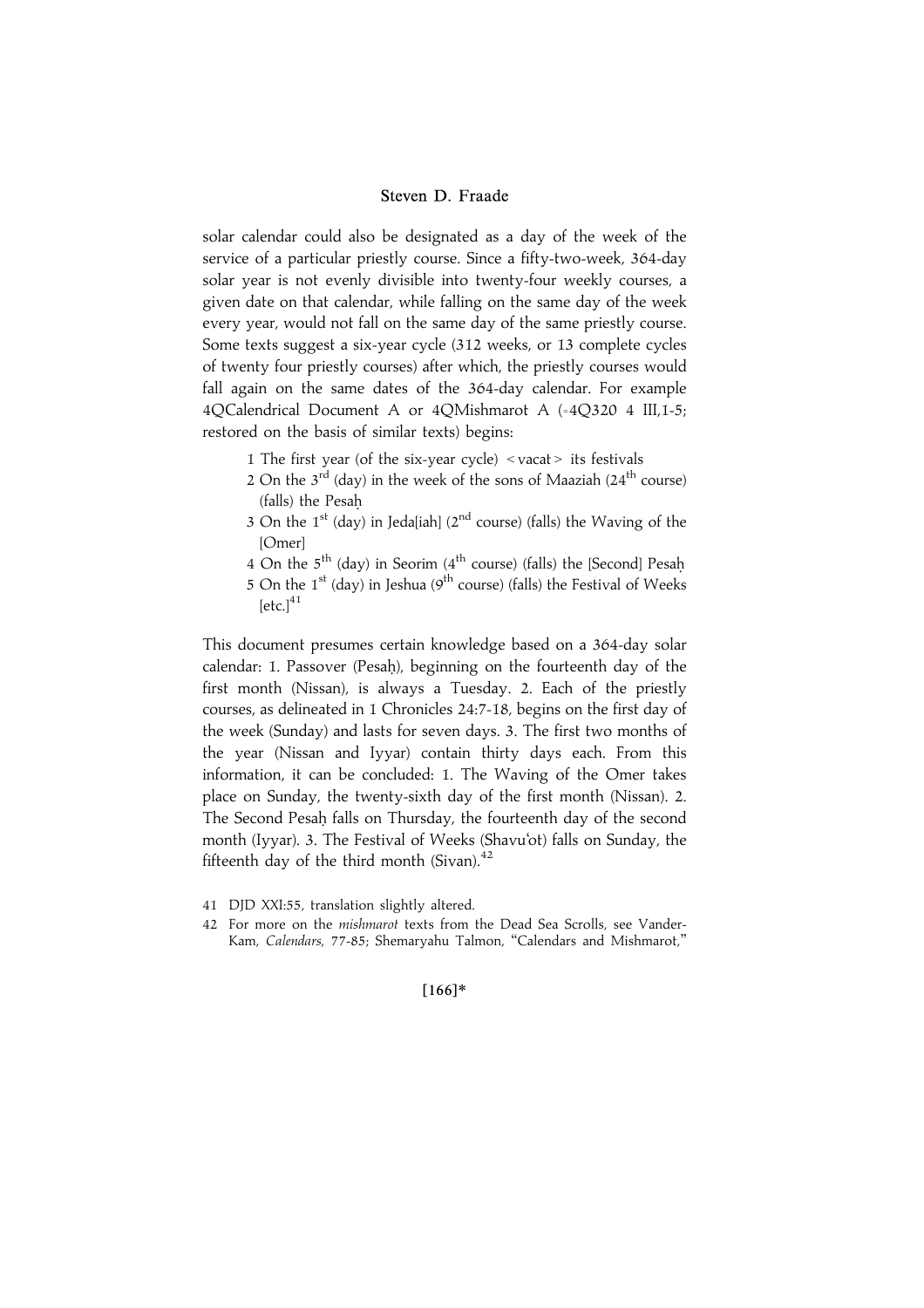What was the function of such lists of priestly courses and their correlation with the 364-day solar calendar, especially for a community/ movement which, most scholars believe, by the first century BCE, was no longer participating in the Jerusalem temple ritual or celebrating festivals according to its calendar? As James VanderKam frames the question:

[The priestly courses'] presence in these [calendrical] lists raises intriguing questions about why a group that was physically and ideologically separated from the current temple cult took the trouble to align the periods when the priestly courses would be on duty with other entities in their calendars. $43$ 

While a response might at first seem to hang on a choice between practical function or theoretical/theological interest, the possibilities are more variegated and intertwined. Perhaps it was important for priests among the Qumran community to preserve a record of which course they belonged to, with the expectation that sometime soon they would once again serve in the temple according to the unbroken rotation schedule which they had preserved, even while it was inapplicable, once the Jerusalem temple and priesthood were reconstituted according to its divinely revealed (to the community) rules of purity, ritual, and calendar. In the meantime, might we imagine that the members of each such priestly course, "exiled" though it was from the temple, marked its week of service in some privileged manner within the ritual life of the community?<sup>44</sup> In order to do so, of course, the priestly courses and the communal, especially festival, calendar needed to be synchronized with one another. But such synchronization would also convey the idea that the life of the community *as a whole* was in rhythmic concordance not only with the divinely created and serving celestial rotations,

Encyclopedia of the Dead Sea Scrolls, ed. Lawrence H. Schiffman and James C. VanderKam (Oxford: Oxford University Press, 2000), 110-12.

- 43 VanderKam, Calendars, 73.
- 44 Perhaps akin to the rabbinic ma'amadot.

 $[167]*$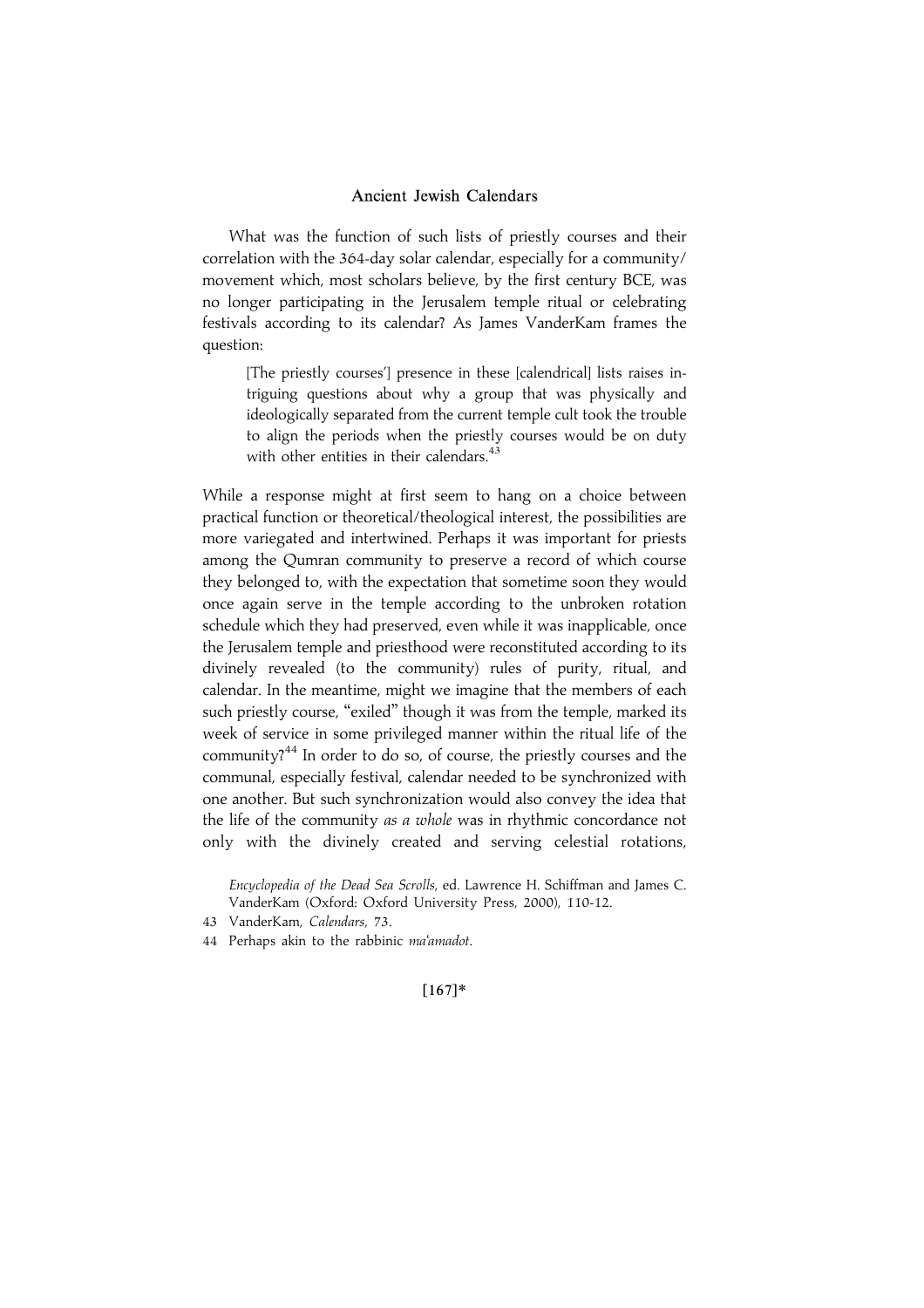dominated by the sun, but also with the cultic cycle of priestly service, which could be understood to function both humanly and angelically in the absence of a legitimate physical temple. VanderKam quotes M. Albani as follows:

The basic idea of the calendrical arrangement represented in the 4QMishmarot texts is the concept of a correspondence between heaven and earth, according to which the circuits of the stars and the cycles of the priestly courses have a common origin. This universalizing of the temple cult to the farthest horizon of the creation naturally could have sprung only from the theological interests of priestly circles.<sup>45</sup>

As VanderKam emphasizes, ''With heaven and earth moving in a harmonious rhythm, the order and design of God's creation became manifest to all."<sup>46</sup> Whether or not the impetus for such synchronization could have ''sprung'' only from priestly circles, the community as a whole would have participated, however vicariously, in the correlation of cultic and celestial cycles.

Before proceeding, it should be noted that the preservation of lists of the twenty-four priestly courses (although not in calendrical form) continued for centuries after the destruction of the Jerusalem temple, especially in the Byzantine period, both on synagogue plaques and in liturgical poetry (piyyut). Such lists have been uncovered in synagogues in the Land of Israel at Caesaria, Ashkelon, Rehov, perhaps Kibbutz Kissufim (near Gaza), and Nazareth, as well as outside of the Land of Israel in Yemen. While their function in these settings is unclear, they presumably served to connect at least the priests within those local communities, and perhaps the community of worshipers as a whole, with memories of the destroyed temple and with hopes for its eschatological

 $[168]*$ 

<sup>45</sup> M. Albani, ''Die lunaren Zyklen im 364-Tage-Festkalender von 4QMischmerot/4QSe," Mitteilungen und Beiträge 4 (1992): 23, translated by VanderKam, Calendars, 74.

<sup>46</sup> VanderKam, Calendars, 74.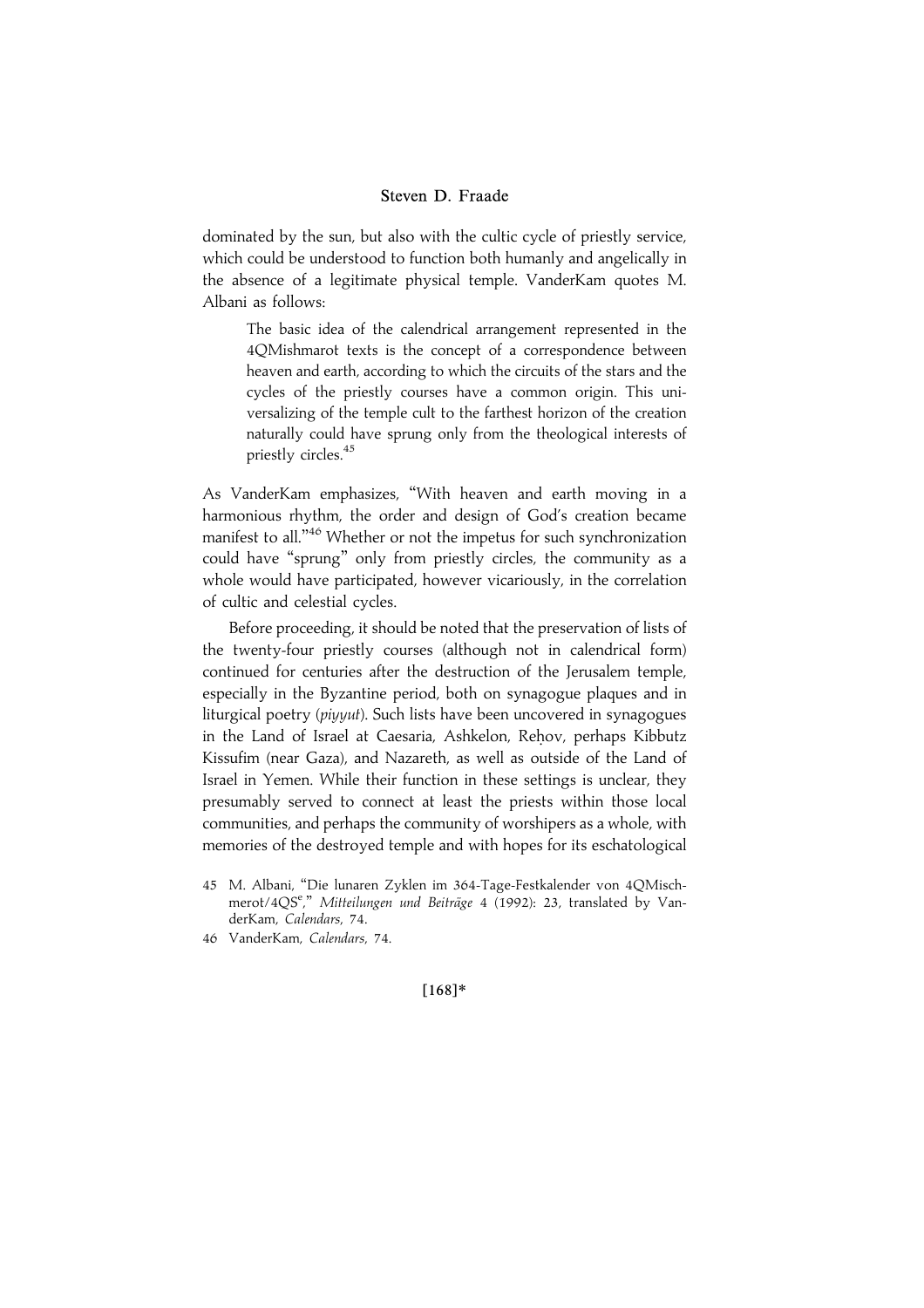restoration, as did other aspects of synagogue iconography which represented the temple sancta and ritual objects.<sup>47</sup> Similarly, liturgical poets (paytanim) of around the same time wrote poems that memorialized and glorified the twenty-four priestly courses, long after they had ceased to have a practical function in Jewish worship, forming thereby a dynamic bridge between past memories and future expectations, while linking both to the present worship experience.<sup>48</sup> Some of these poems, focusing on a particular priestly course by playing on its name and/or the name of its Galilean place of settlement, were read in synagogue on the sabbath immediately after which that priestly course would have begun its service, were the temple still functioning. Thus, although not strictly calendrical in form, such priestly lists and their poetic elaborations would have served to mark the cycle of cultic time in the absence of actual cultic worship.<sup>49</sup>

Returning to the calendrical texts of the Dead Sea Scrolls, at an earlier stage of their publication, the practicality of a 364-day solar calendar was questioned on the grounds that it would still be 1.25 days short of a true solar year, being enough to cause the major festivals,

- 47 For the latter, see Steven D. Fraade, ''The Temple as a Marker of Jewish Identity Before and After 70 CE: The Role of the Holy Vessels in Rabbinic Memory and Imagination,'' in Jewish Identities in Antiquity: Studies in Memory of Menahem Stern, eds. Lee I. Levine and Daniel R. Schwartz (Tübingen: Mohr Siebeck, 2009), 235-63.
- 48 For both the synagogue plaques and poems, with reference to previous scholarship, see Lee I. Levine, The Ancient Synagogue: The First Thousand Years, 2nd ed. (New Haven: Yale University Press, 2005), 239, 520-21, 525, 586-87. On the function of the synagogue plaques, see Joseph Naveh, On Stone and Mosaic: The Aramaic and Hebrew Inscriptions from Ancient Synagogues (Hebrew) (Jerusalem: Israel Exploration Society, Carta, Ma'ariv, 1978), 88. The list of mishmarot in the synagogue at Rehov are among fresco inscriptions that have been reported but not yet published. I am relying on Haggai Misgav, ''The List of Fast Days found in the Synagogue of Rehov," Israel Museum (forthcoming).
- 49 See Joseph Yahalom, Poetry and Society in Jewish Galilee of Late Antiquity (Hebrew) (Tel Aviv: Hakibbutz Hameuchad, 1999), 112-16.

#### $[169]*$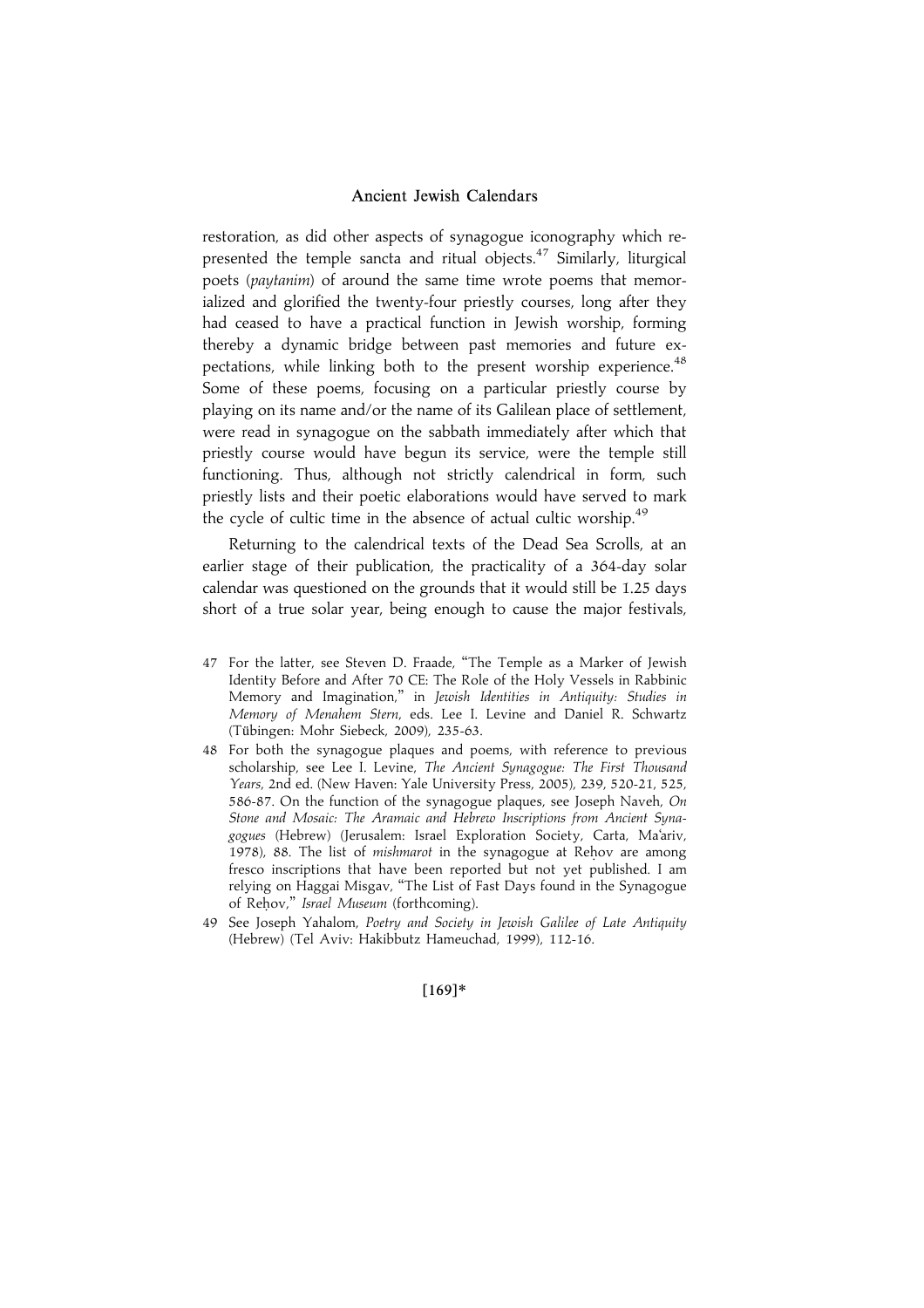within a few decades, to become out of sync with their seasonal and agricultural associations. However, several more recently published fragments attest to calculations and calendars that brought the solar calendar into correlation with the solar year through intercalation, as well as that synchronized the 364-day solar year with the phases of the true lunar months.<sup>50</sup>

One non-calendrical text from the Dead Sea Scrolls is particularly indicative of the high stakes of calendrical difference and dispute. It takes the form of a running commentary (pesher) on the prophecy of Habakkuk, in particular interpreting the prophetic words (Hab. 2:15), "Ah, you who make others drink to intoxication / As you pour out your wrath,<sup>51</sup> / In order to gaze upon their nakedness"<sup>52</sup> (NJPS), as follows (1QpHab XI,4-8):

Interpreted, this saying concerns the Wicked Priest who pursued the Teacher of Righteousness to the house of his exile that he might confuse [or, swallow/destroy] him with his venomous fury. At the time appointed for rest, for the Day of Atonement, he appeared before them to confuse them, and to cause them to stumble on the Day of Fasting, their Sabbath of repose.<sup>53</sup>

The commentary understands the verse as a prophetic prediction of a future event and set of characters, now identified with (and fulfilled in) an event in the recent past life of the community. Although the details

- 50 For the intercalation of the solar calendar, see VanderKam, Calendars, 82, 84. For the intercalation of the lunar calendar, see ibid., 81. For correlations of the solar and lunar calenders, see ibid., 69-70, 74, 76 (4Q317=4QPhases of the Moon).
- 51 While the masoretic text is hămātěkā ("your wrath"), the text cited as the basis for the *pesher* is *hämātô* ("his wrath"), referring the charge to a third person (the ''you'' earlier in the verse's translation being absent from the Hebrew).
- 52 While the masoretic text is mě'ôrêhem ("their nakedness"), the text cited as the basis for the *pesher* is *mốʿădêhem* ("their sacred days").
- 53 Translation is from Vermes, The Complete Dead Sea Scrolls in English, 515.

#### $[170]*$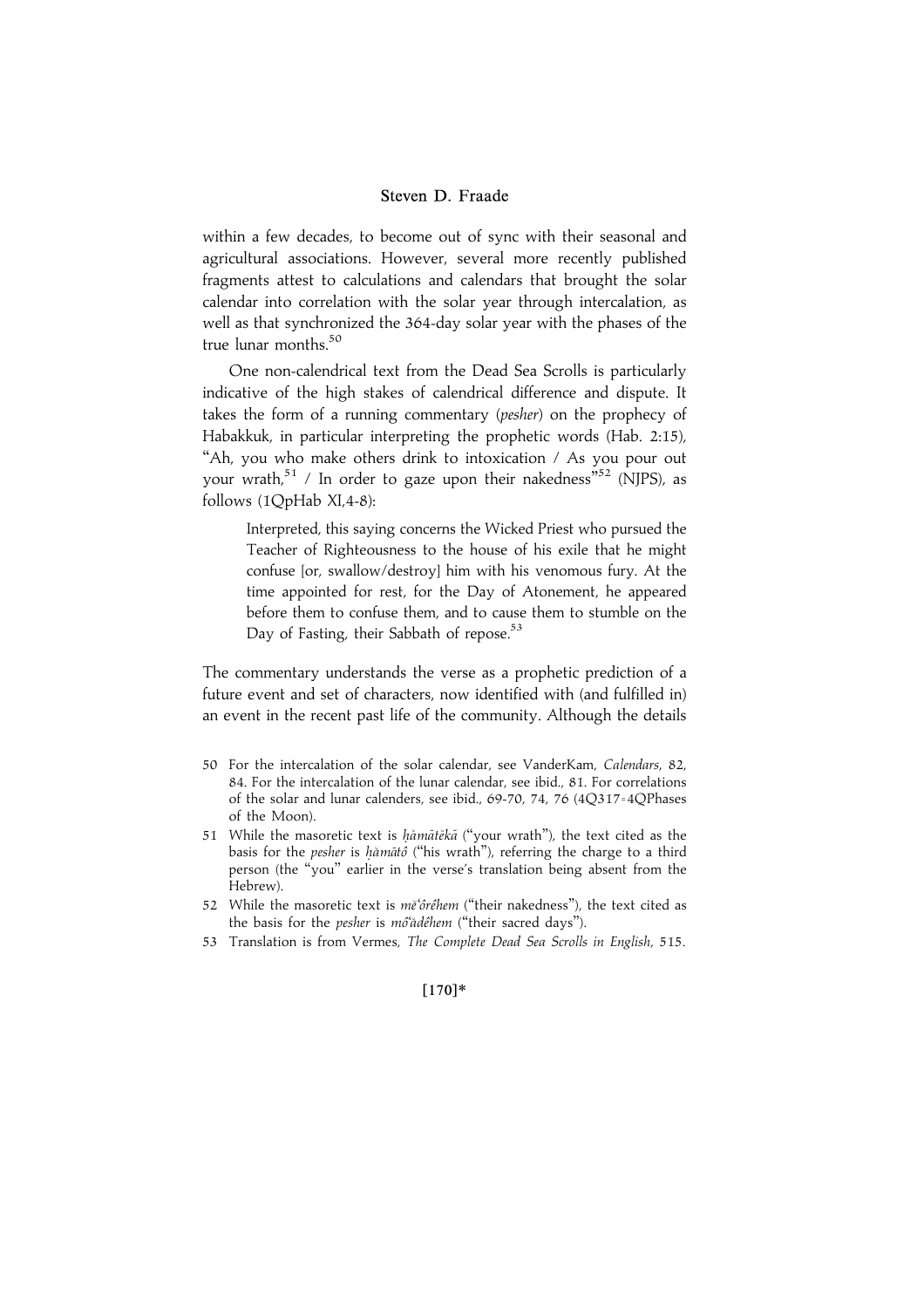are few and the actual names of the protagonists are unknown, most scholars suppose that this refers to an incident in which the Wicked Priest, presumably a Jerusalem high priest of the mid- to late-second century BCE, came to the place of (self-imposed) exile of the Teacher of Righteousness, presumed to have been the community's originary prophetic and priestly leader. This occurred on the day which by the community's calendar was the Day of Atonement, a holy day of complete rest and a fast day, but which by the calendar employed by the Jerusalem establishment was a profane workday, on which the Wicked Priest was not ministering in the temple and, therefore, free and able to travel. Scholars uniformly presume that the conflict here is between two totally different calendars, a 364-day solar one for the Teacher of Righteousness and a 354-day (before intercalation) lunar one for the Wicked Priest, according to which the Day of Atonement would have fallen on two different days.<sup>54</sup>

The exact nature of what the Wicked Priest did to the Teacher of Righteousness on the latter's Day of Atonement is not clear from the text. Did he physically attack him on a day on which the Teacher would have been unable to defend himself (cf. 1 Macc. 2:29-41)? Did he force the Teacher to perform some forbidden act on the Day of Atonement, e.g., to eat or drink as the biblical verse might suggest? Did he in some other way interfere with the Teacher's required rest? In any case, the *pesher* slips, as does the biblical lemma, from what the Wicked Priest did to ''him'' (the Teacher) to what he did to ''them'' (the

54 As we shall see in a similar calendrical dispute in a rabbinic text, it is possible that the dispute had to do with as little as a one-day difference, arising from a dispute within a shared calendrical system (e.g., whether the preceding month was a day shorter or longer). However, the extreme confrontational nature of the story would seem to suggest a larger calendrical conflict, as may be presumed from the broader context of Qumran calendrical texts. Furthermore, the presence of the word mô°adêhem ("their appointed days") in the lemma as commented upon by the pesher, may suggest a broader calendrical conflict that would have affected the dating of the other festivals as well. See above, n. 52.

#### $[171]*$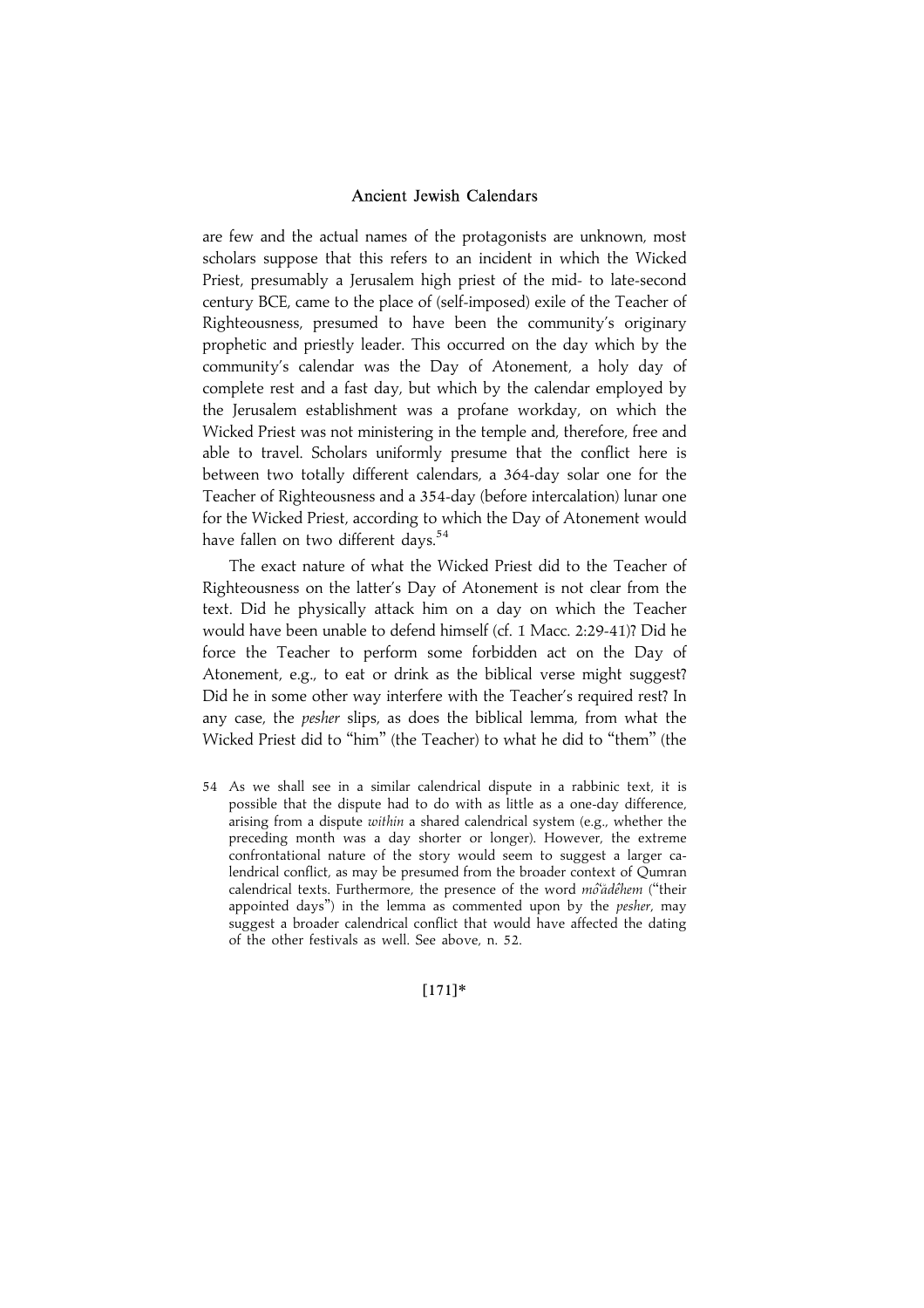Teacher's community), suggesting that the confrontation was not simply "personal." The purpose of the Wicked Priest's pursuit of the Teacher of Righteousness to ''his house of exile'' (presumably, the Qumran community) was to "confuse" the latter, that is, to challenge the correctness and legitimacy of his (their) calendar, and thereby, to ''cause them to stumble,'' that is, to interfere with their observance of the Day of Atonement (and by implication, the other calendrically assigned days).

Whatever the specifics, the *pesher* suggests an angry if not violent confrontation between opposing (high) priestly figures, standing respectively for two socio-religious bodies, with no seeming possibility of compromise or conciliation, either calendrical or human. The prophetic verse upon which the *pesher* comments is understood not only to have predicted this confrontation, but to have dualistically cast the Wicked Priest as the villain and, by implication, the exiled Teacher of Righteousness (and his exiled community) as the righteously suffering victim of the Wicked Priest's venomous wrath. By further implication, the calendar of the Teacher and his community are prophetically justified and vindicated.

# 6. An Early Rabbinic Controversy

Although we cannot do justice to the plethora of early rabbinic texts that deal with calendrical issues (concentrated in the mishnaic and toseftan tractates Rosh HaShanah), there is one passage in particular that is strikingly similar to the *pesher* text we just examined, even as it is fundamentally different in its implications. The background to our passage is as follows: The ''rabbinic'' 354-day lunisolar calendar required two forms of intercalation to bring it into periodic accord with the monthly cycle of the moon (29.5 days) and the annual cycle of the sun (365.25 days): adding a day to some months so they would be thirty days in length rather than twenty-nine, and adding an extra month (Adar II) to the year in seven out of every nineteen years. According to the Mishnah (Sanh. 1:2), both intercalations were pronounced by a

#### $[172]*$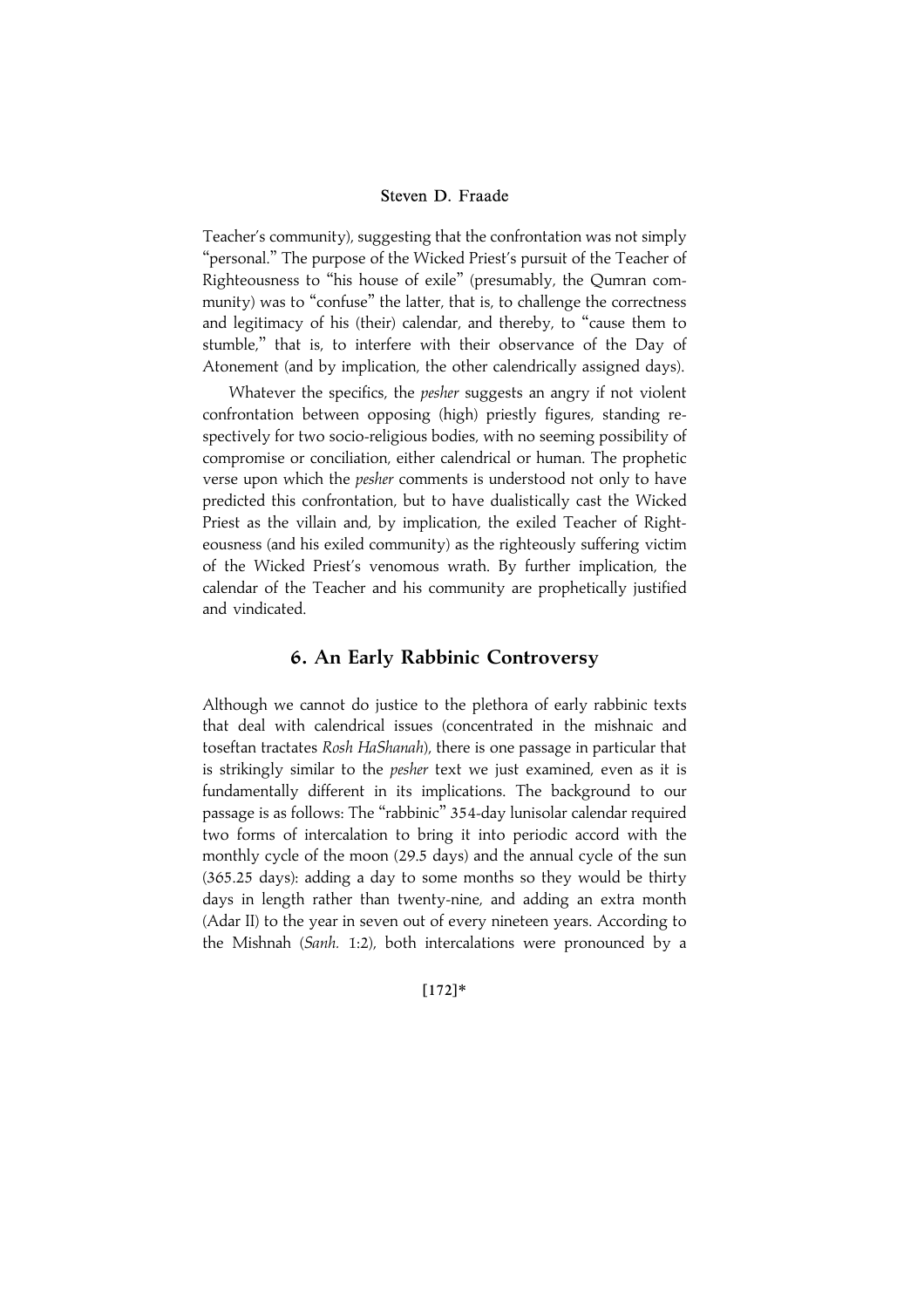special centralized court (of three or seven), originally in Jerusalem, but after its destruction in 70 CE at Yavneh, on the basis of the testimony of lay witnesses, who would be questioned by the members of the court to determine their reliability. $55$ 

In the case of the monthly intercalation, if reliable witnesses testified to having seen the first sliver of the new moon on the eve of the thirtieth day of the preceding month, that day would be declared the first day of the new month, the preceding month having had twentynine days. However, if no reliable witnesses could bring testimony to having sighted the new moon on the eve of the thirtieth day of the preceding month, that month would be declared to have had thirty days, with what would have been the thirty-first day becoming the first day of the next month. This procedure, and the broadcasting of whether the preceding month was one of twenty-nine or thirty days, was particularly critical in months that contained festivals, and especially in the month of Tishri, during which the tenth day was the Day of Atonement. If the preceding month (Elul) were declared to have had thirty days, the Day of Atonement would fall one day later than if it had been declared to have had twenty-nine days.

The Mishnah (m.Sanh. 2:8) records two disagreements as to whether the testimony of certain witnesses was acceptable for purposes of the determination of when the first day of Tishri would fall, with

55 It is generally presumed that the tannaitic rabbis had sufficient knowledge of the length of true lunar and solar cycles to have been able to set the calendar accurately on the basis of calculation (that is, alternating lunar months of twenty-nine and thirty days, and adding an extra lunar month seven times every nineteen years) rather than through real-time witnessing and the uncertainties and possible confusion and dispute thereby produced. Their preference, therefore, for setting the calendar through a process of lay witnessing before a (rabbinic) court must have been driven by other considerations, such as a desire to have the laity participate in the process (e.g.,  $m.Roš. Haš. 2:5-6$ ). On the question of human witnessing and legal truth more broadly, see Chaya T. Halberstam, Law and Truth in the Hebrew Bible and Rabbinic Literature (Bloomington, Ind.: Indiana University Press, 2009).

 $[173]*$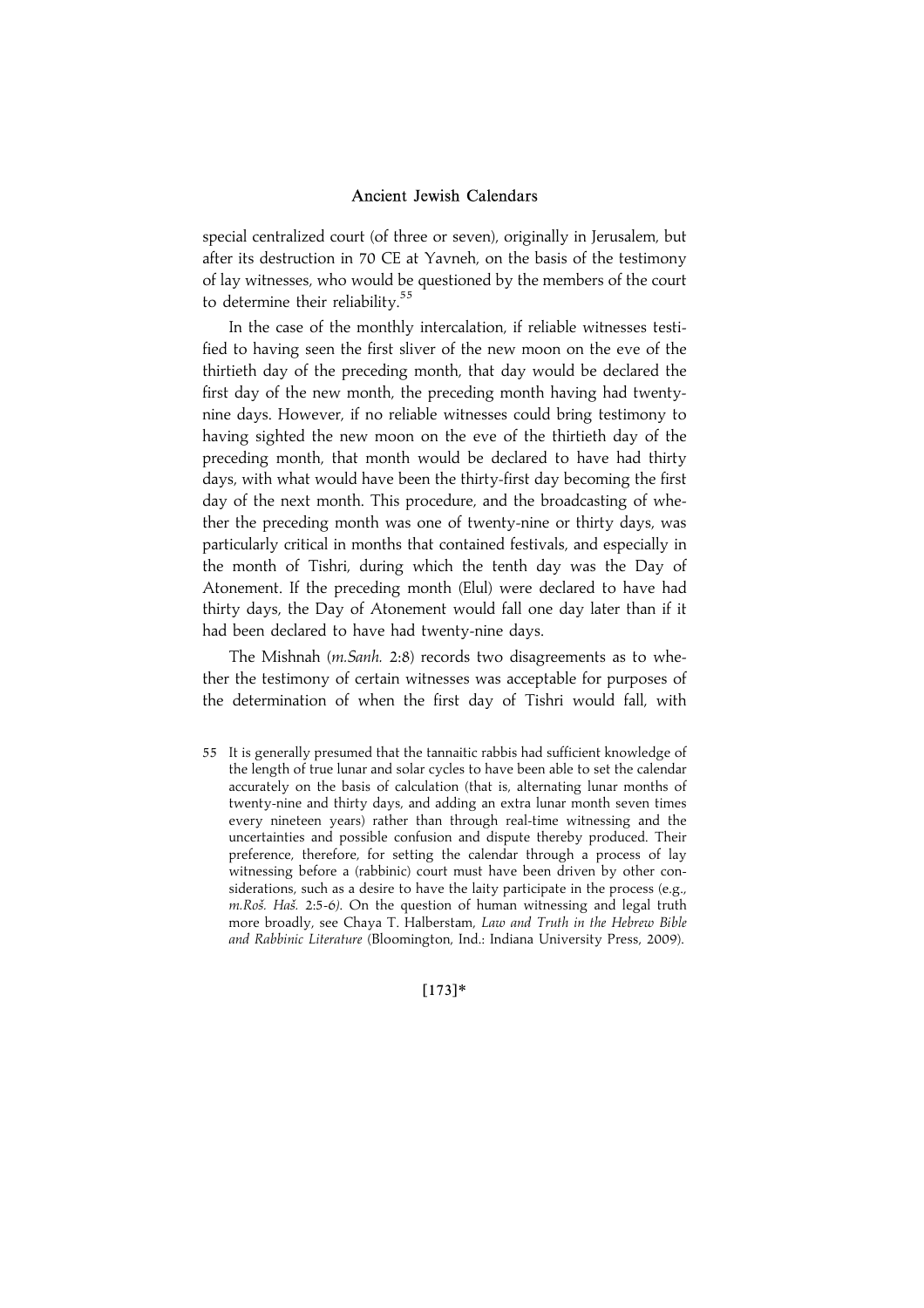Rabban Gamliel, the head of the court, being more accepting of questionable testimonies than some of his rabbinic colleagues. With regard to two witnesses whose testimony Rabban Gamliel had accepted, Rabbi Dosa ben Harkinas declared, ''They are false witnesses,'' to which Rabbi Joshua (ben Hananiah) declared, "I agree with your position." The practical consequence would have been that the day that Rabban Gamliel declared to be the first of Tishri Rabbi Dosa ben Harkinas and Rabbi Joshua would have considered the thirtieth day of the preceding month of Elul, thereby necessitating that the first of Tishri (and the Day of Atonement on the tenth of Tishri) would be a day later for them than it was for him (as for those who followed his decision, which we might presume from the Mishnah's perspective was the majority of the sages, if not the people). The Mishnah continues with the following narrative  $(Roš Haš. 2:9):^{56}$ 

[A]Rabban Gamliel sent (word) to him (=Rabbi Joshua): ''I decree that you come to me with your staff and purse on the Day of Atonement as determined by your reckoning.''

[B]Rabbi Akiva went and found him (=Rabbi Joshua) troubled. He (=Akiva) said to him (=Joshua), ''I can demonstrate that whatever Rabban Gamliel has done is (validly) done, as it is said, 'These are the appointed times (mo'adim) of the Lord, the sacred occasions, which you shall proclaim' (Lev. 23:4). Whether they are in their proper time or not in their proper time I (=God) have no other appointed times but these (whose times you shall proclaim).''

[C]He (=Joshua) came upon Rabbi Dosa ben Harkinas. He (=Dosa) said to him (=Joshua), ''If we are going to take issue with the court of Rabban Gamliel, we would need to take issue with every single court that has served from the days of Moses until now, as it is said, 'Then Moses and Aaron, Nadab and Abihu, and seventy elders of Israel ascended' (Exod. 24:9). And why were the names of the elders not specified? To teach that every group of three (elders) who serve

#### $[174]*$

<sup>56</sup> For our purposes, there are no appreciable differences between the printed editions and the principal manuscripts of the Mishnah here.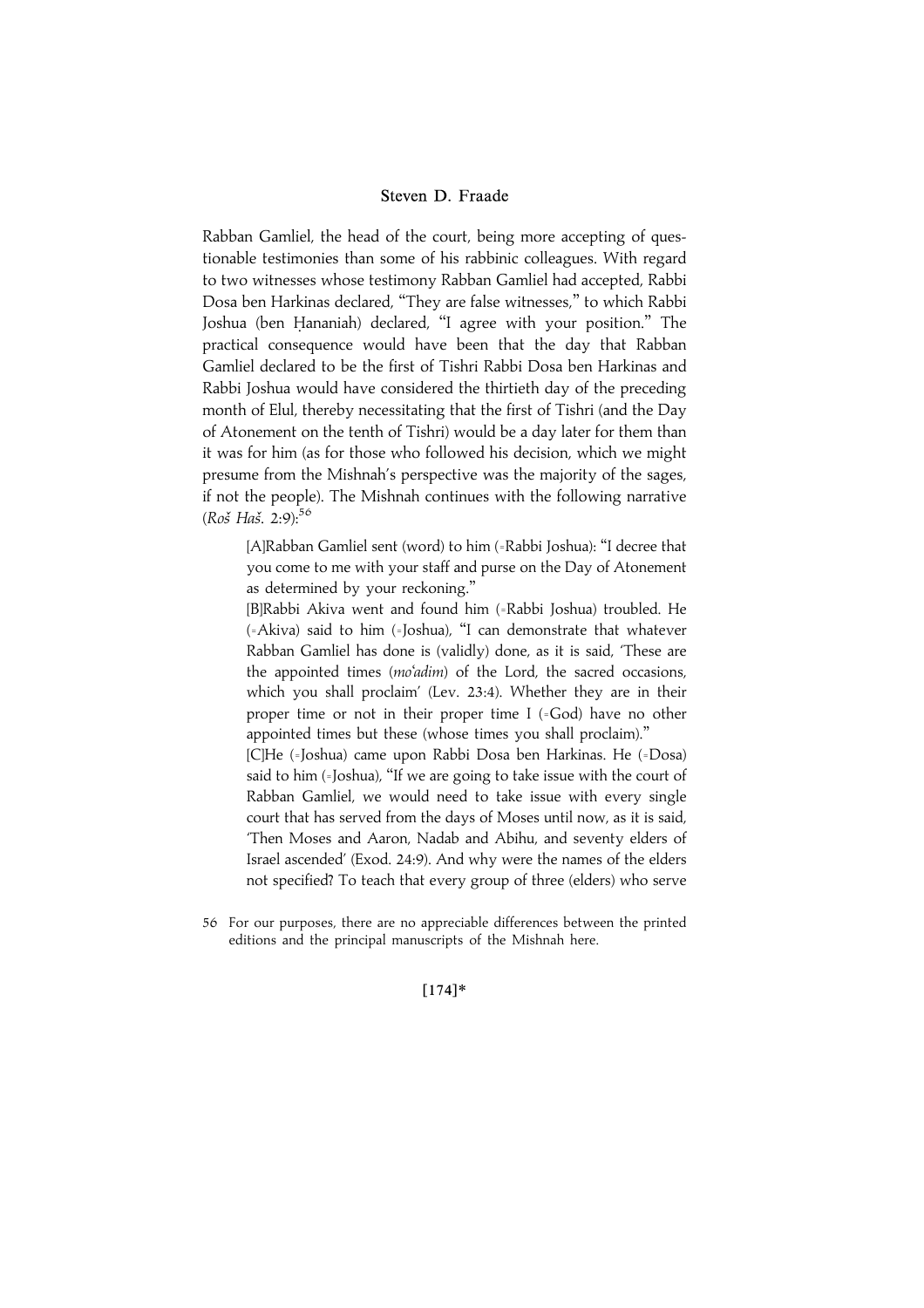as a court of Israel, it is indeed equivalent (in authority) to the court of Moses.''

[D]He (=Joshua) took his staff and purse in his hand and went to Yavneh, to Rabban Gamliel, on the Day of Atonement as determined by his (=Joshua's) reckoning. Rabban Gamliel stood up and kissed him on his head and said to him, ''Come in peace, my master and my disciple – my master in wisdom and my disciple in accepting my rulings."<sup>57</sup>

Here, as in the Qumran pesher, we witness a calendrical disagreement (albeit within a shared calendrical system) with severe consequences for legal practice. Rabbi Joshua is forced to choose whether to observe the Day of Atonement on its proper date according to his reckoning, and thereby to reject the judicial authority of Rabban Gamliel, or to accept the judicial authority of Rabban Gamliel at the cost of violating the Day of Atonement, according to Joshua's reckoning, by traveling and carrying on it. With the Day of Atonement being the holiest day of the Jewish calendar, and with Rabban Gamliel being the highest rabbinic authority of his day, Rabbi Joshua's dilemma is extreme. Clearly, he is very distraught at the choice he must make, with no escape or middleground available to him. Rabbi Akiva, no lightweight, argues to him that Scripture itself has God assigning the responsibility for setting the calendrical times for the sacred occasions to the Israelites (implicitly, through their leaders). In effect, so far as God is concerned, there is no "correct" date except as determined by the Israelites, who, as it were, invite him to the festivals on days that they determine and with which he complies.

Of course, Rabbi Akiva's argument leaves unclear who among the Israelites determines the date of a festival, and by implication, the larger calendar upon which the dating of the festivals depends. Rabbi Dosa

#### $[175]*$

<sup>57</sup> For a similar set of scriptural arguments for accepting the rulings of lesser and latter-day judges as being of equal authority to those of earlier "heavyweights," see t.Roš. Haš. 1:18; b.Roš. Haš. 25a-b. Cf. Sifre Deut. 153.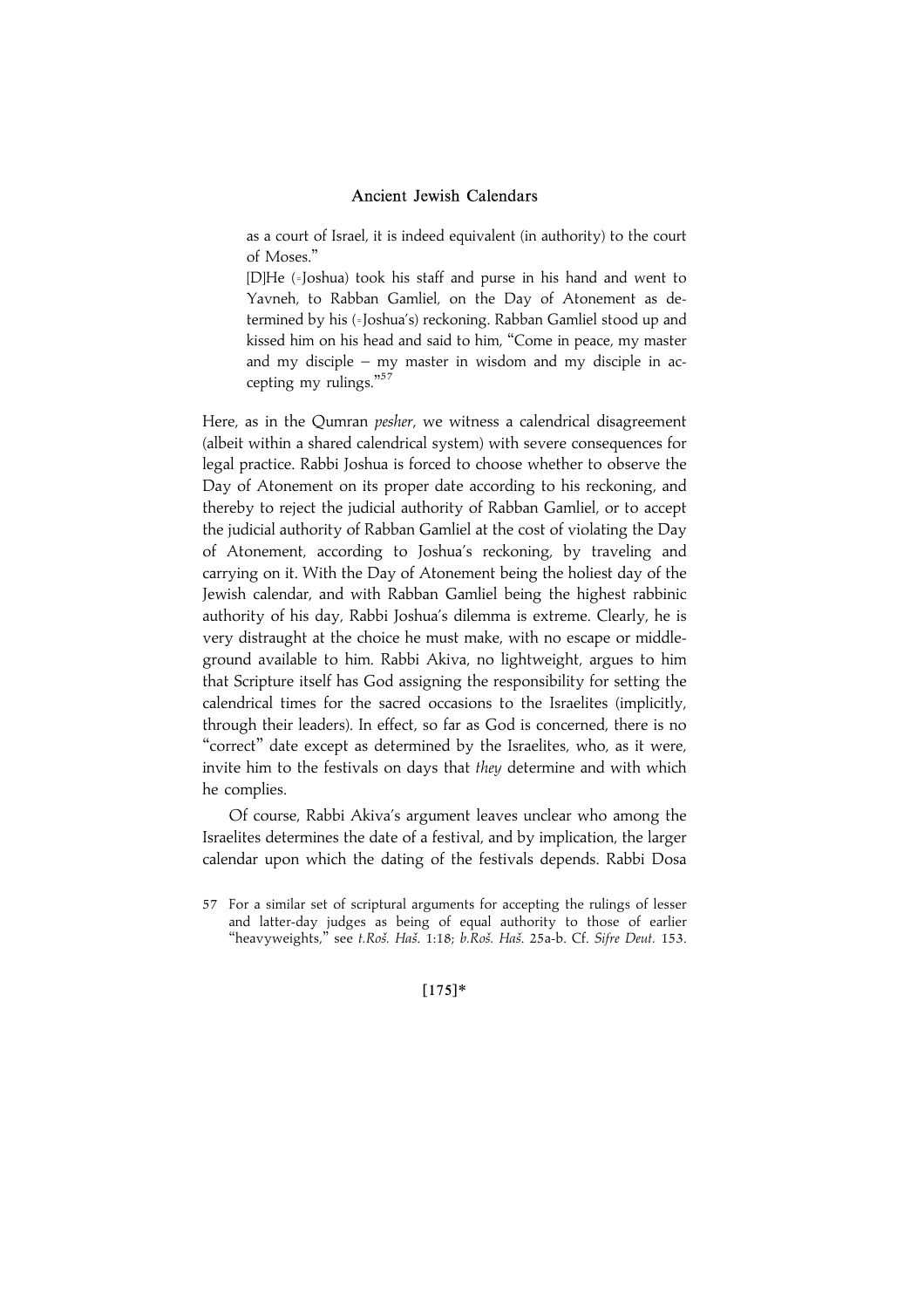ben Harkinas, whose disagreement with Rabban Gamliel sparked the dispute, argues that the viability of the legal system depends upon an unbroken succession of courts, beginning with Moses's court of seventy anonymous elders, and that each successive court, regardless of the identity of its members, deserves the same respect and obedience in order for the legal system to be maintained. In a sense, the ''truth'' of their verdicts, including calendrical determinations, is of secondary importance to their continuity.<sup>58</sup>

As a result of these scriptural arguments, Rabbi Joshua decides to obey Rabban Gamliel's decree, even though doing so entails profaning the Day of Atonement, according to Rabbi Joshua's calendrical reckoning. While this is a ''victory'' for Rabban Gamliel, that is, for his authority as head of the court, he greets Rabbi Joshua in a conciliatory, affectionate manner, by noting that whereas Rabban Gamliel is superior in authority, Rabbi Joshua is superior in wisdom, including, we may presume, in calendrical matters. If superiority is conventionally granted to the master over the disciple, in this sense at least, the two sages end up as both master and disciple to one another  $-$  a virtual draw.

Comparing the two narratives, Qumranic and mishnaic, may be unfair given that the latter is much more fully developed as a narrative than is the former. In both cases a figure of superior authority confronts a teacher of considerable knowledge with respect to a calendrical dispute that affects the dating and hence observance of the Day of Atonement. In both cases the figure of superior authority causes the competing figure to violate the Day of Atonement on the day reckoned by the latter to be its correct occurrence. In both cases, scriptural interpretation (albeit of different forms) is used to justify one side in the conflict (the Teacher of Righteousness in the pesher; Rabban Gamliel in the Mishnah).

Nevertheless the contrasts between the two stories are striking. In a sense, they are inversions of one another; the directions and emotions

58 Compare the famous story of the "Oven of Akhnai," b.B. Mesi'a 59b.

#### $[176]*$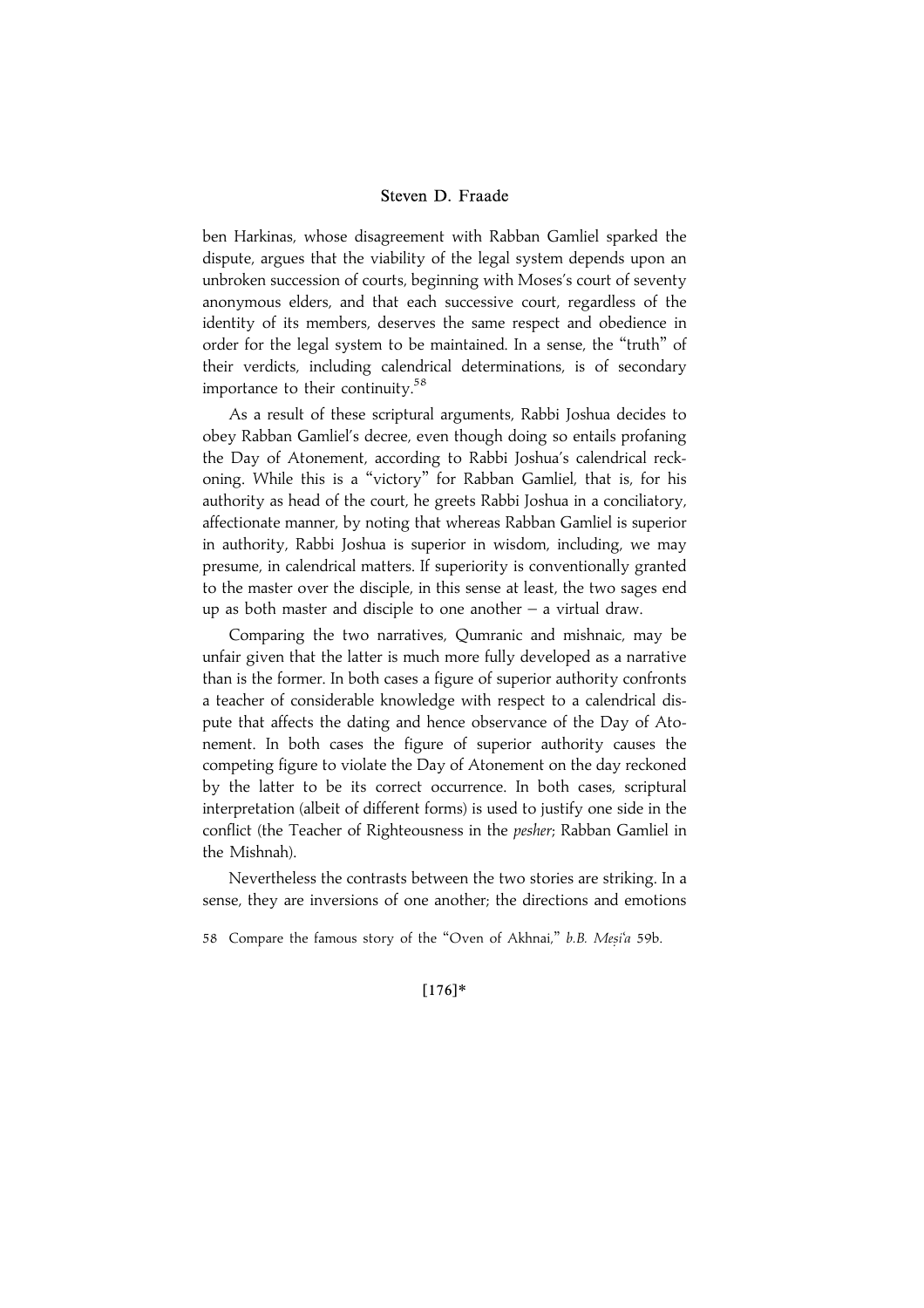of travel and encounter are opposite. In the pesher, the Wicked Priest pursues the Teacher of Righteousness to the latter's ''house of exile,'' confronts him in anger, possibly even with violence, so as to force him to violate the Day of Atonement. In the Mishnah, Rabbi Joshua travels to Gamliel's seat of authority in Yavneh (in a sense, in exile from Jerusalem), but in a spirit of conciliation, violating thereby, of his own volition, "his" Day of Atonement. In the *pesher*, the scriptural verse is interpreted in such a way as to justify the Teacher of Righteousness's (and his community's) resistance to the Wicked Priest, and possibly suffering at his hands, thereby prophetically (i.e., divinely) justifying their ''deviant'' (from the perspective of the Wicked Priest) festival calendar. In the Mishnah, scriptural verses are interpreted so as to justify Rabban Gamliel's exercise of judicial authority, and Rabbi Joshua's compliance with it. The pesher's narrative concludes with the seeming wrathful victory of the Wicked Priest, but the prophetic vindication of the Teacher of Righteousness. The Mishnah concludes with a kiss and reconciliation, affirming the superior status of each of the two sages: one in authority the other in wisdom. The *pesher* may be said to be polemical, against the Wicked Priest, but also the calendar and institution that he represents. If the Mishnah contains a polemic (against those sages who would challenge, even if on legitimate grounds, the judicial authority of the rabbinic head of court), it subverts direct confrontation in the interest of rabbinic domestic peace.<sup>59</sup>

In the pesher, there are only two figures, both named only by their sobriquets: one standing for wickedness, the other for righteousness, facing off against each other, with no dialogue or middle ground between then. The latter's community is only hinted at. In the Mishnah, we have the two main, named characters, Rabban Gamliel and Rabbi Joshua, with the latter seeking counsel from two named colleagues,

#### $[177]*$

<sup>59</sup> As noted above (n. 24), tannaitic literature alludes to the broader calendrical conflict and polemic, at least with respect to the dating of the festival of Shavu'ot, between the rabbinic sages and others (the Boethuseans), who presumably follow a different calendrical system of reckoning.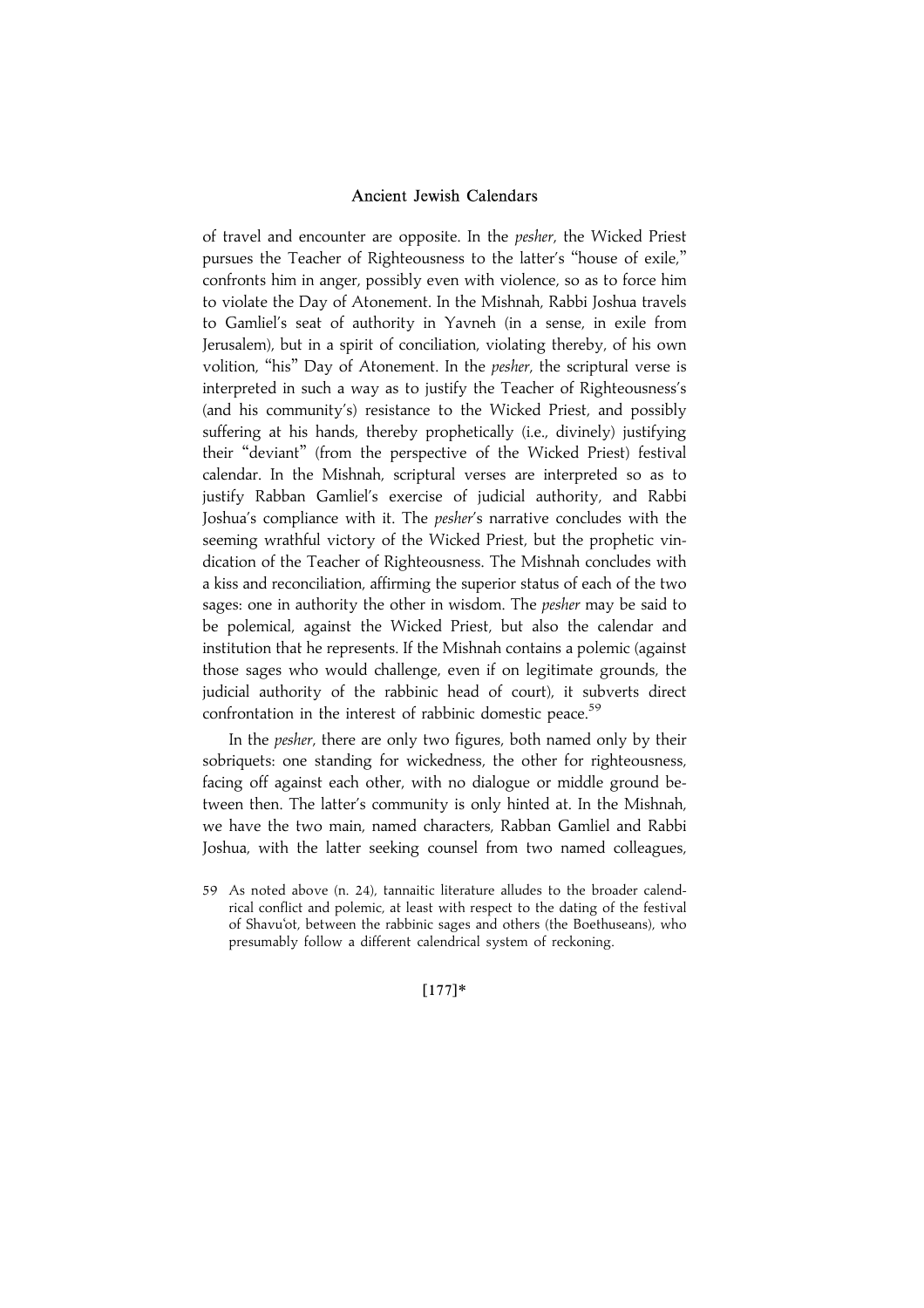Rabbi Akiva and Rabbi Dosa, who bring, as it were, the main protagonists together through the radical rhetoric of their scriptural interpretations. Although the mishnaic actors are named, we are asked to regard them as standing for a long line of anonymity. Scriptural interpretation in the *pesher* is deictic; that in the Mishnah is dialogical.

Explaining these differences is more complicated than identifying them, since they are likely to be reflections not just of different attitudes toward calendrical dispute and ideology among Qumran sectarians and rabbinic sages, but of broader differences between the discursive practices of pesher and Mishnah, and even more broadly of Dead Sea Scrolls sectarian texts and of rabbinic literature. With these caveats in mind, it is fair to say that the differences in tone are at least partly attributable to the fact that the *pesher* text (as is commonly presumed) is dealing with a calendrical dispute between two entirely separate calendrical systems (solar and lunisolar), in which each and every sacred occasion (except, presumably, the Sabbath) would have fallen on a different day, making a shared religious life between the adherents of the two calendars permanently and irresolvably impossible. By contrast, the Mishnah is dealing with a more localized calendrical dispute within a shared (lunisolar) calendar. As the Mishnah frames the story, the dispute between the sages is over which witnesses to the appearance of a new moon provide reliable testimony, who determines their reliability, and what one is to do if one's own view diverges from that of the court (or head of court) designated to make that determination.<sup>60</sup>

For the pesher, the conflict between the Wicked Priest and the Teacher of Righteousness, as between the two calendars that they uphold, represents the dualistic opposition between the human and cosmic forces of light and dark, truth and falsehood, the final battle which in the "end of days" will result in the absolute victory of the former and the defeat of the latter. By contrast, the conflict and reconciliation between Rabban Gamliel and Rabbi Joshua, after conferring

60 See above, n. 55.

 $[178]*$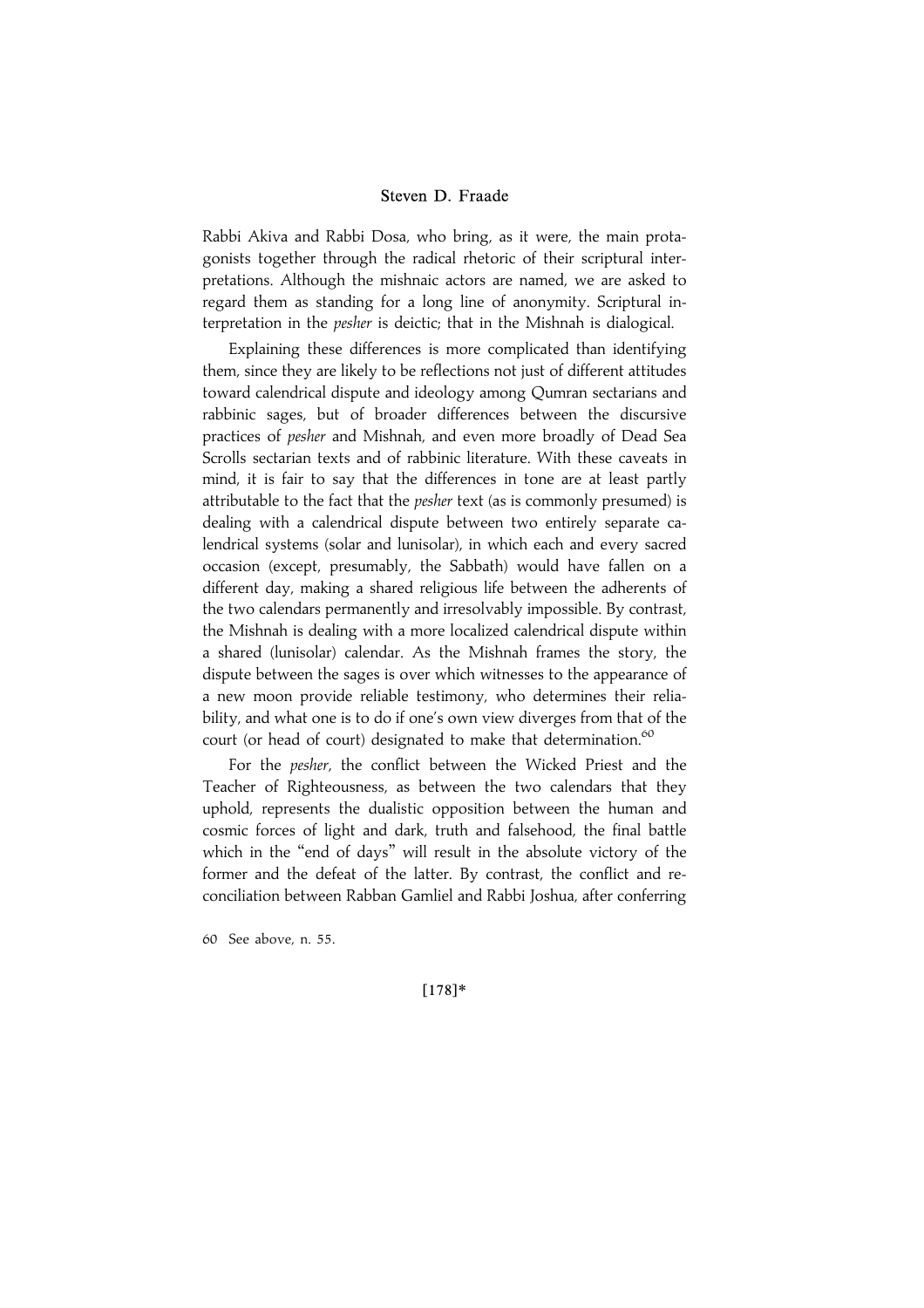with his colleagues, seeks to emphasize the scripturally based necessity of accepting the authority of the duly constituted court and its head, in this case to determine the calendar and the sacred appointed times therein, even when legitimately questioning its judgment, in order (in the ''words'' of Rabban Gamliel elsewhere) ''that strife not multiply in Israel."<sup>61</sup> The *pesher* is about the polemical confrontation between irreconcilable difference; the Mishnah is about the balance between judicial authority, as vested in an institution, and the vitality of collegial debate within a community of scholars.

# Conclusions

In theory, the Hebrew Bible presumes a single shared calendar by which appointed festival times could be collectively celebrated in cyclic accordance with the movements of the sun and moon, as divinely ordered and ordained. In practice, the Hebrew Bible gives little guidance as to how such a calendar is to be constructed, especially in view of the mathematical impossibility of synchronizing days, weeks, lunar months, and the solar year (and agricultural seasons) within an annual cycle, without the human intervention of periodic intercalation. We have seen ample evidence of a plethora of attempts at such synchronization, each one with partial success. These various attempts are largely incompatible with one another, at least in the short term. To the extent that these calendars would have been practiced, they would have resulted in calendrical communities that marked sacred (and profane) time according to different, mutually exclusive schedules from one another. Inevitably, the practitioners of one would have disparaged those of another, especially since if one is ''right'' the others must be ''wrong,'' invalidating thereby the divinely commanded religious observances keyed to the ''wrong'' calendars, which by their very practice would be seen by their opponents as rendering the sacred

61 See b.B. Mesi'a 59b.

 $[179]*$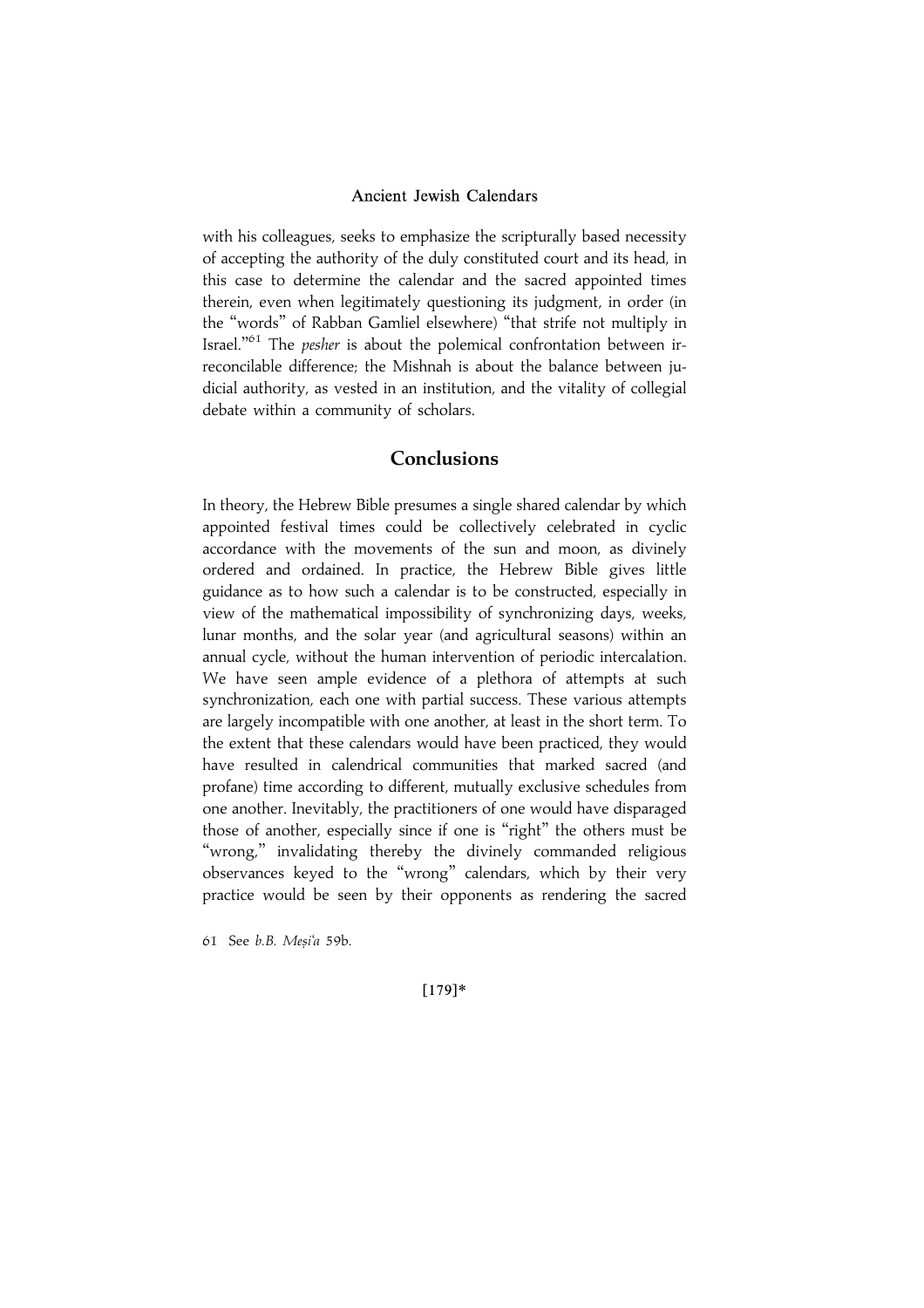profane and the profane sacred. Polemical statements to that effect are most evident in the Book of Jubilees, and to a lesser extent in some of the Dead Sea Scrolls.

However, we need not presume that each such calendar was actually practiced, especially in the cases of single texts or textual corpora that evidence multiple types of calendars. As we have seen, in texts such as the Astronomical Book of Enoch (1 En. 72-82) and 2 Enoch, multiple calendars could textually coexist, even if we presume a preference for the 364-day solar calendar for festival dating. Where we find multiple calendars, calendrical polemic, at least explicit, is noticeably absent. Such texts display an interest in astronomical and calendrical calculations for, in a sense, their own sake. That is, calculating the phases of the moon and cycles of the sun, and in some cases coordinating these with one another, is of interest and meaning aside from their practical consequences for the dating of festivals. To fathom the cyclic patterns of the celestial bodies is a source of wisdom and a medium for integration with the divinely created cosmos in and of itself.

While calendar and calendrical discourse might be thought to reside in the domain of practice or law (in rabbinic terms, halakhah), as we have amply seen, it also partakes of aspects of narrative (aggadah), both scriptural and post-scriptural (the latter, as we saw, in pesher and Mishnah). Living according to an authorized calendar not only, as a practical matter, brings the life clock of the individual into synchronization with that of the community, but equally, as a spiritual matter, brings communal rhythms into synchronization with cyclical patterns of creation, revelation, and redemption, both earthly and celestial, both historical and cosmic, especially as these are understood to be divinely driven. It ensures that the cycles of religious feasting and fasting are communally synchronized as shared commemorations and re-enactments of defining scriptural narrative events as well as synchronizations of communal life with the reliably rhythmic cycles of the divinely designed and directed cosmos. Calendars, and the shared communal lives that they regulate,

#### $[180]*$